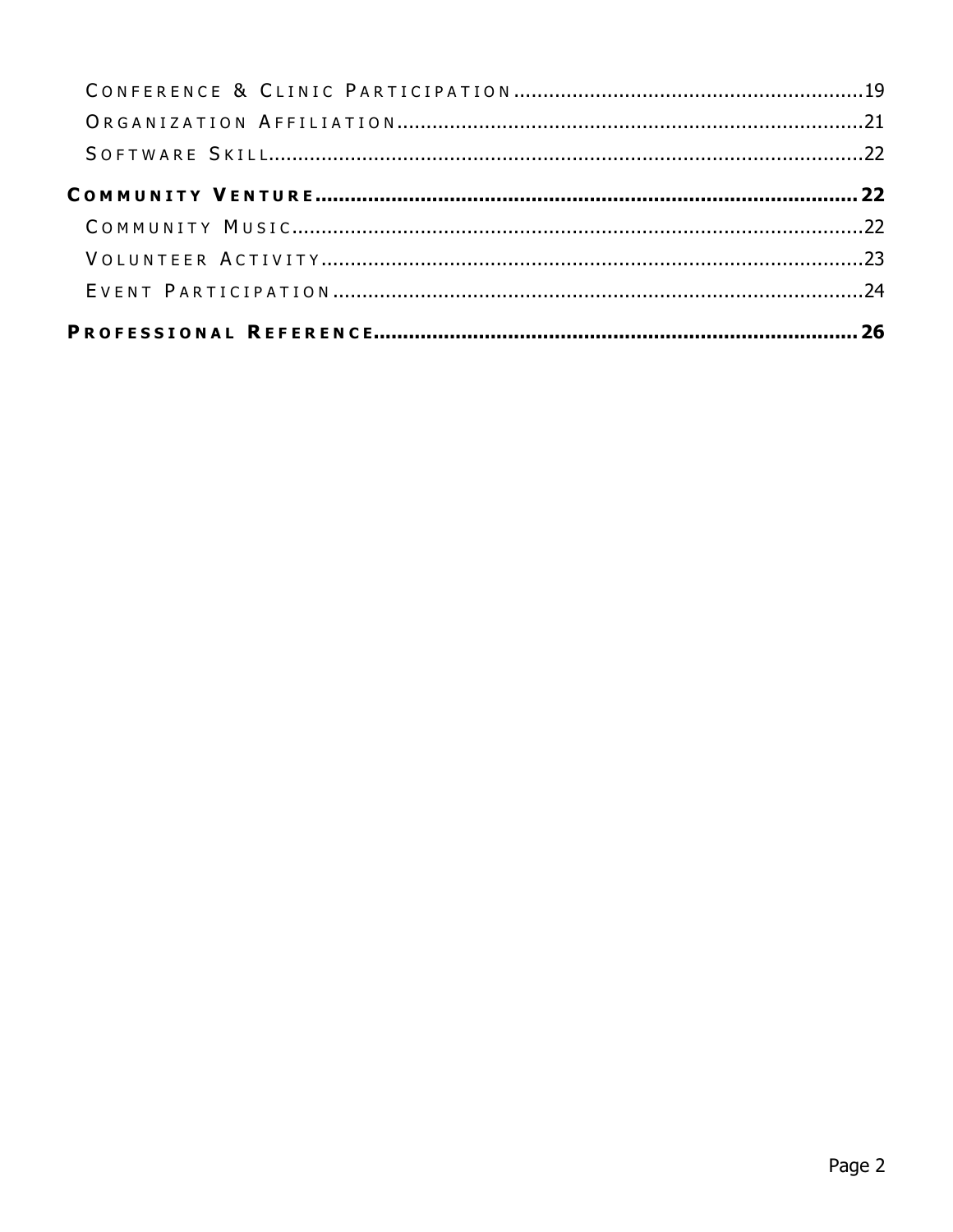# **S C H O L A R S H I P**

# E D U C A T I O N

### <span id="page-2-1"></span><span id="page-2-0"></span>**[Pennsylvania State University](http://www.psu.edu/)** 2015 – 2018

College of Education, University Park, Pennsylvania

DOCTOR OF PHILOSOPHY ADULT EDUCATION

MAJOR FOCUS: PSYCHOLOGICAL, HISTORICAL, SOCIAL, LEARNING, HUMAN DEVELOPMENT DISSERTATION: SUSTAINED ADULT COMMUNITY BAND PARTICIPATION: INFLUENCES AND EMOTIONS OF MUSIC MAKING COMMITTEE CHAIR & ADVISOR: DR. ESTHER PRINS & DR. KYLE L. PECK SPECIAL COMMITTEE MEMBER & ADVISOR: DR. DAVIN CARR-CHELLMAN OUTSIDE FIELD MEMBER: DR. LINDA THORNTON & DR. B. STEPHEN CARPENTER, II AWARDED DEGREE: AUGUST 11, 2018 CUMULATIVE G.P.A.: 3.77

### **[Pennsylvania State University](http://www.psu.edu/)** 2014 – 2016

School of Music, University Park, Pennsylvania

MASTER OF MUSIC CONDUCTING BAND/WIND ENSEMBLE

MAJOR FOCUS: REHEARSING METHOD, LITERATURE, MUSIC ANALYSIS, SCORE PREPARATION MASTER RECITAL: COMMUNITY "GOLDEN AGE OF BANDS" (1880 – 1930) CONDUCTING LECTURE RECITAL MARCH 13, 2016

MASTER PROJECT: THE BETHLEHEM STEEL COMPANY BAND: AN INDUSTRIAL REACH INTO THE **COMMUNITY** 

ADVISOR: DENNIS GLOCKE AWARDED DEGREE: MAY 8, 2016 CUMULATIVE G.P.A.: 3.75

### **[Pennsylvania State University](http://www.psu.edu/)** 2013 – 2015

School of Music, University Park, Pennsylvania MASTER OF MUSIC EDUCATION MAJOR FOCUS: ADVANCED MUSIC LEARNING, TEACHING, AND REFLECTIVE PRACTICE MASTER PROJECT: FINDING R[ETENTION IN](https://scholarsphere.psu.edu/files/x346dm315) COMMUNITY MUSIC ENSEMBLE PARTICIPANTS ADVISOR: DR. JOANNE RUTKOWSKI AWARDED DEGREE: AUGUST 15, 2015 CUMULATIVE G.P.A.: 3.78

# **[University of Hartford](http://www.hartford.edu/)** 2011 – 2013

The Hartt School, West Hartford, Connecticut MASTER OF MUSIC EUPHONIUM PERFORMANCE & ORCHESTRAL CONDUCTING FOCUS

MAJOR FOCUS: THEORETICAL, ANALYTICAL, AND HISTORICAL EUPHONIUM PROFICIENCY MINOR FOCUS: ADVANCED TECHNIQUE, LITERATURE, SCORE READING, AND CONDUCTING MASTER RECITALS: FEATURED SOLO EUPHONIUM MAY 12, 2012 & APRIL 6, 2013 MASTER PROJECT: THE DOUBLE BELL EUPHONIUM, I BEG YOUR PARDON? EUPHONIUM EDUCATOR: JAMES JACKSON, III CONDUCTING EDUCATORS: GLEN ADSIT & EDWARD CUMMING AWARDED DEGREE: MAY 18, 2013 CUMULATIVE G.P.A.: 3.82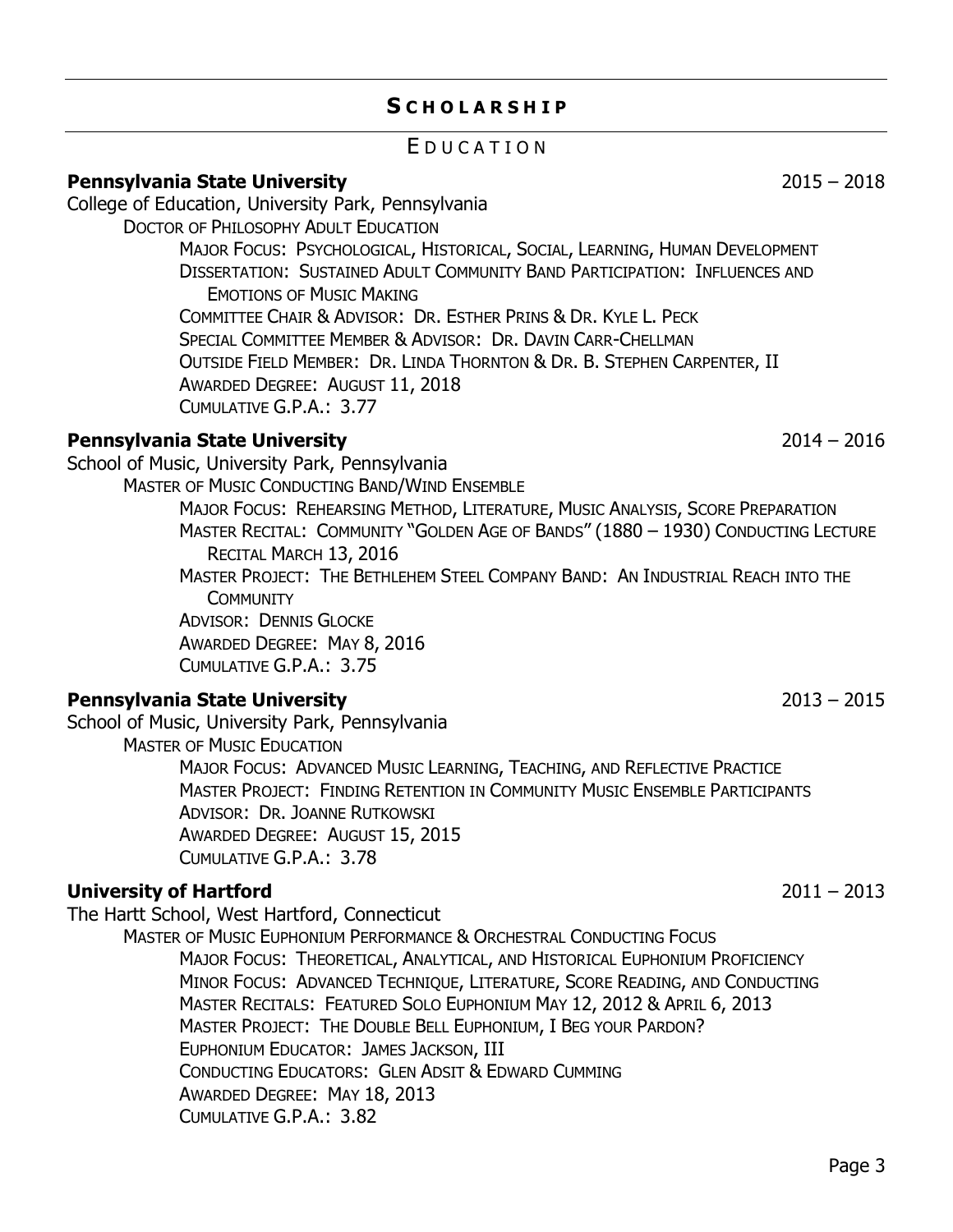# **[Pennsylvania State University](http://www.psu.edu/)** 1998 – 2004

<span id="page-3-0"></span>

| Pennsylvania State University                                                                                                   | 1990 – 200 <del>1</del> |
|---------------------------------------------------------------------------------------------------------------------------------|-------------------------|
| School of Music, University Park & Hazleton, Pennsylvania<br><b>BACHELOR OF SCIENCE MUSIC EDUCATION WITH A PSYCHOLOGY MINOR</b> |                         |
| <b>MAJOR FOCUS: SPECIALIZED IN INSTRUMENTAL MUSIC PRACTICUM</b>                                                                 |                         |
| MINOR FOCUS: DEVELOPMENTAL PSYCHOLOGY                                                                                           |                         |
| <b>ADVISOR: DR. ANN CLEMENTS</b>                                                                                                |                         |
| EUPHONIUM EDUCATORS: MARTY ERICKSON, JEFF PARKER, VELVET BROWN                                                                  |                         |
| STUDENT TEACHING: BLOOMSBURG AREA SCHOOL DISTRICT (2004) FOR ELEMENTARY CHOIR                                                   |                         |
| DIRECTOR, ELEMENTARY GENERAL MUSIC TEACHER, AND HIGH SCHOOL BAND DIRECTOR                                                       |                         |
| (DIRECTOR OF INSTRUMENTAL LESSONS, MUSICAL PIT BAND, AND CONCERT, MARCHING, PEP,                                                |                         |
| AND JAZZ BANDS).                                                                                                                |                         |
| AWARDED DEGREE: MAY 15, 2004                                                                                                    |                         |
| CUMULATIVE G.P.A: 3.65                                                                                                          |                         |
| CERTIFICATION                                                                                                                   |                         |
| <b>South Carolina Department of Education</b>                                                                                   | 2021                    |
| South Carolina State Board of Education                                                                                         |                         |
| PROFESSIONAL CERTIFICATE, DOCTORATE, MUSIC                                                                                      |                         |
|                                                                                                                                 |                         |
| The State of Utah<br>Utah State Board of Education                                                                              | 2020                    |
| PROFESSIONAL EDUCATOR'S LICENSE MUSIC K-12                                                                                      |                         |
|                                                                                                                                 |                         |
| <b>State of North Carolina</b>                                                                                                  | 2020                    |
| State Board of Education, Department of Public Instruction                                                                      |                         |
| <b>PROFESSIONAL EDUCATOR'S LICENSE MUSIC K-12</b>                                                                               |                         |
| The State of Michigan                                                                                                           | 2018                    |
| Michigan Department of Education                                                                                                |                         |
| PROFESSIONAL TEACHING CERTIFICATE IN MUSIC                                                                                      |                         |
| <b>The State of California</b>                                                                                                  | 2017                    |
| California Commission on Teacher Credentialing                                                                                  |                         |
| SINGLE SUBJECT TEACHING CREDENTIAL IN MUSIC                                                                                     |                         |
| <b>American Red Cross</b>                                                                                                       | 2017                    |
| YMCA of Centre County (State College, Pennsylvania)                                                                             |                         |
| ADULT CPR/AED, PEDIATRIC CPR, AND FIRST AID                                                                                     |                         |
| The Pennsylvania State University                                                                                               | 2016                    |
| <b>The Graduate School</b>                                                                                                      |                         |
| THE GRADUATE SCHOOL COMMITMENT TO COLLEGE TEACHING CERTIFICATE                                                                  |                         |
| <b>The State of New Mexico</b>                                                                                                  | 2015                    |
| <b>Public Education Department</b>                                                                                              |                         |
| LEVEL ONE INITIAL LICENSE PRE K-12, SPECIALTY AREA ENDORSEMENT IN PERFORMING ARTS                                               |                         |
|                                                                                                                                 |                         |
| <b>Collaborative Institutional Training Initiative (CITI Program)</b>                                                           | 2013                    |
| <b>Public Education Department</b><br>SOCIAL BEHAVIORAL EDUCATIONAL RESEARCHER COURSE (2020)                                    |                         |
| SOCIAL AND BEHAVIORAL HUMAN SUBJECTS RESEARCH (IRB) COURSE (2013)                                                               |                         |
|                                                                                                                                 |                         |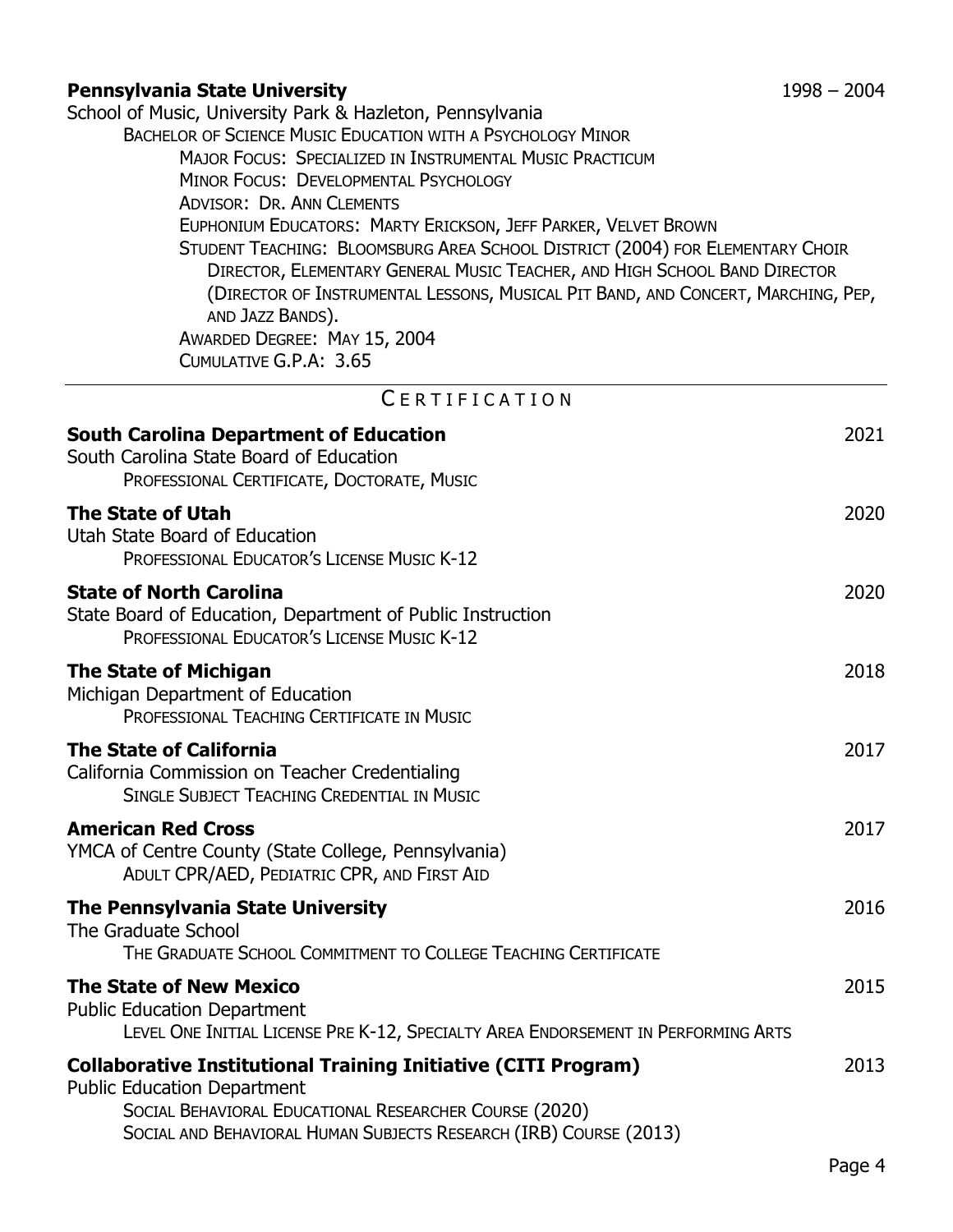<span id="page-4-0"></span>

| The State of New Jersey<br>Department of Education State Board of Examiners<br>STANDARD CERTIFICATE, TEACHER OF MUSIC, K-12 | 2006          |
|-----------------------------------------------------------------------------------------------------------------------------|---------------|
| <b>Commonwealth of Pennsylvania</b>                                                                                         | 2004          |
| Secretary of Education<br>PROFESSIONAL CERTIFICATE OF MUSIC, K-12                                                           |               |
| HONOR AND AWARD                                                                                                             |               |
| Student Nominated for Term 5 & 6 Impact Award at Post University                                                            | 2021          |
| Granted Honorary Membership in the Kappa Upsilon Chapter of Kappa Kappa Psi                                                 | 2019          |
| Keene State College Music Department Faculty Member of the Year Award                                                       | 2019          |
| Who's Who Lifetime Achievement Award                                                                                        | 2018          |
| One-Half Time Graduate Assistantship in Adult Education at Penn State                                                       | $2016 - 2017$ |
| One-Quarter Time Graduate Assistantship in Conducting at Penn State                                                         | $2015 - 2016$ |
| Collegiate Leadership Session at NAfME Eastern Division Conference                                                          | 2015          |
| Estelle Carruth Work Scholarship at Penn State                                                                              | $2014 - 2015$ |
| Music Activities Scholarship at Penn State                                                                                  | $2014 - 2015$ |
| One-Quarter Time Graduate Assistantship in Music Education at Penn State                                                    | $2014 - 2015$ |
| Sarah Beels Dunikoski Memorial Endowment at Penn State                                                                      | $2014 - 2015$ |
| University Office (Penn State) of Global Programs Graduate Travel Grant                                                     | 2014          |
| One-Half Time Graduate Assistantship in Music Education at Penn State                                                       | $2013 - 2014$ |
| Mary Primrose Fuller Talent Scholarship at University of Hartford                                                           | $2012 - 2013$ |
| Hartt Talent Scholarship at University of Hartford                                                                          | $2011 - 2013$ |
| Named for Who's Who in America Marquis Who's Who of 2007                                                                    | 2007          |
| Class of 1922 Memorial Scholarship at Penn State University                                                                 | $2002 - 2004$ |
| Penn State University School of Music Scholarship Fund                                                                      | $2002 - 2004$ |
| Penn State University Honor Classes and Honor Independent Studies                                                           | $1999 - 2004$ |
| Ten Semesters of Dean's List at Penn State University                                                                       | $1998 - 2004$ |
| Lehigh Valley Musicians Association (Local 45 AF of M) Music Scholarship                                                    | 2002          |
| Penn State Hazleton Campus Honor Award                                                                                      | $1998 - 2000$ |
| First Semester Award, Penn State Hazleton Campus                                                                            | 1998          |
| Antonio Trigiani Memorial Bangor School Achievement Business Curriculum Scholarship                                         | 1998          |
| Bangor Lioness Club Scholarship                                                                                             | 1998          |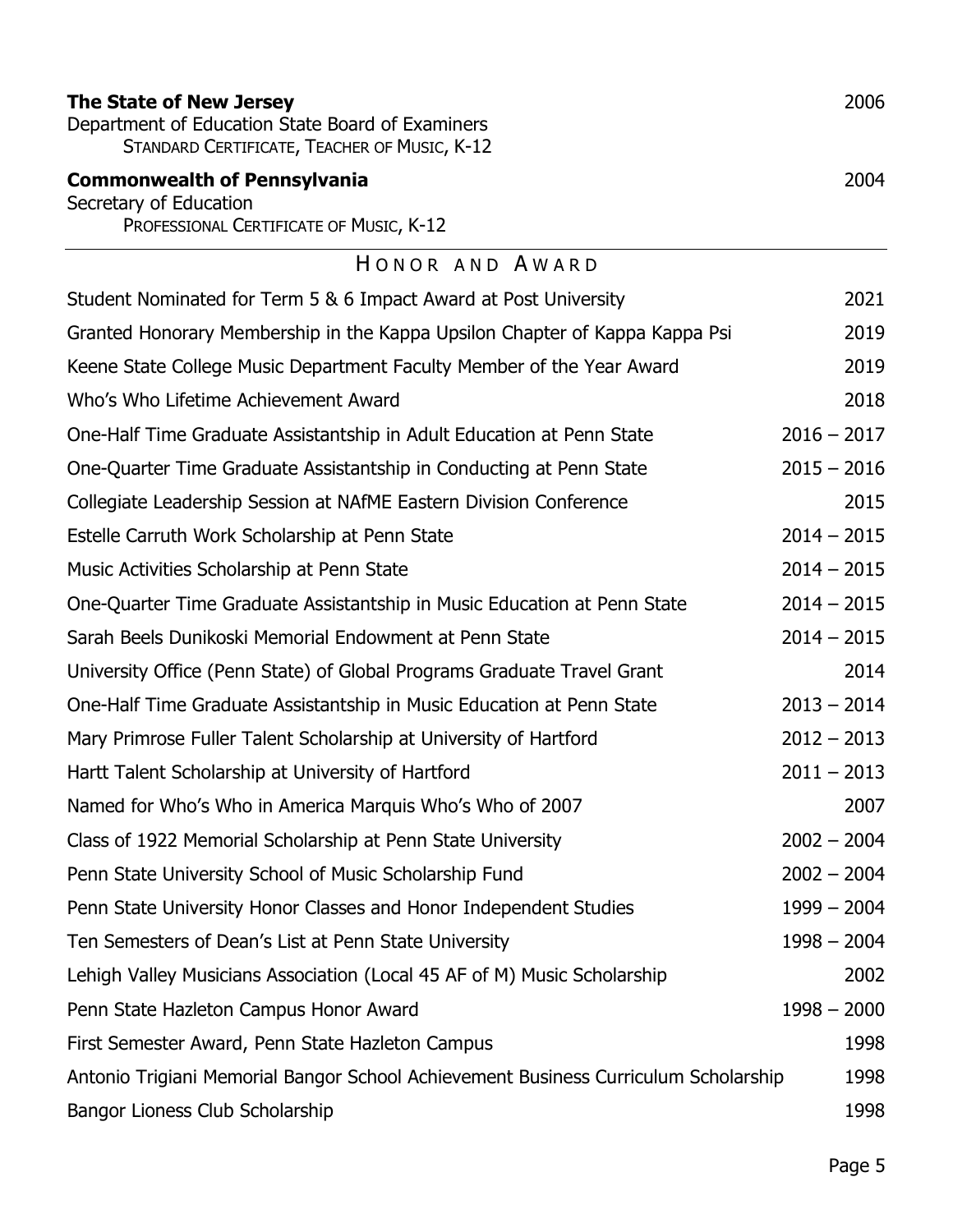| Bangor Area High School Music Department Most Improved Senior Instrument Player | 1998          |
|---------------------------------------------------------------------------------|---------------|
| Bangor Area High School Business Student of the Month (February)                | 1998          |
| Named for Who's Who of 1998 Graduating High School Seniors                      | 1998          |
| Bangor Area High School Honor Roll                                              | $1994 - 1998$ |

# **E M P L O Y M E N T E X P E R I E N C E**

# ONSITE EDUCATION

### <span id="page-5-1"></span><span id="page-5-0"></span>**[Marist College](https://www.marist.edu/communication-arts/music)** 2022

Poughkeepsie, New York

VISITING LECTURER OF MUSIC AND DIRECTOR OF BANDS IN THE SCHOOL OF COMMUNICATION & THE ARTS. FULL-TIME, NON-TENURE-TRACK CONTRACT VISITING LECTURER TO FACILITATE MUSIC COURSES, INSTRUMENTAL LESSONS, THE WIND SYMPHONY (A SELECT AUDITIONED GROUP), AND MANAGE THE MARIST BAND AND STAFF (A CONCERT, PEP, AND MARCHING ENSEMBLE).

- ASSESSMENT COORDINATOR MUSIC DEPARTMENT (2022SP; 2021FA; 2021SP; 2020FA)
- MARIST COLLEGE BAND (STUDENT CLUB) MARIST MARCHING & PEP BAND (2022SP; 2021FA; 2021SP; 2020FA; 2020SP; 2019FA)
	- $\circ$  03/09/22; 03/11/20 MAAC BASKETBALL CHAMPIONSHIPS, ATLANTIC CITY, NEW JERSEY
	- $\circ$  10/03/21; 09/29/19 Collegiate Marching Band Festival, Allentown Pennsylvania
	- $\circ$  09/01/19 West Point Band Labor Day Concert, Trophy Point New York
- MUS 105L (INTRO TO MUSIC) INTRODUCTION TO MUSIC & HISTORY (2020SP)
- MUS 140/292L (INSTRUMENTAL SKILLS) BRASS & WOODWIND (2021FA; 2021SP; 2020FA)
- MUS 226L (MUSIC CULT WORLD) MUSIC CULTURES OF THE WORLD (2022SP)
- MUS 236N (SYMPHONIC BAND) MARIST SYMPHONIC BAND (2022SP; 2021FA; 2021SP; 2020FA; 2020SP; 2019FA)
- MUS 237N (WIND SYMPHONY) MARIST WIND SYMPHONY (2022SP; 2021FA; 2021SP; 2020FA; 2020SP; 2019FA)
	- o 04/30/22 MARIST BAND SPRING CONCERT
	- $\circ$  11/21/21 Snapshot, Our World through the Lens of Music; (Band Fall Concert)
	- $O$  11/23/19 MARIST BAND FALL CONCERT
- MUS 320N (INDIVIDUAL INSTRUMENTAL STUDY) CONDUCTING (2019FA)

# **[Keene State College](https://www.keene.edu/academics/programs/mu/)** 2018 – 2019

Keene, New Hampshire

BAND DIRECTOR, BRASS COORDINATOR, AND MUSIC EDUCATION LECTURER. FULL-TIME, NON-TENURE-TRACK CONTRACT LECTURER TO DIRECT KEENE STATE CONCERT BAND, INSTRUCT MUSIC EDUCATION COURSES, TEACH THE LOW BRASS STUDIO, AND COACH THE BRASS CHAMBER ENSEMBLE.

- KEENE STATE BRASS ENSEMBLE
	- $\circ$  05/11/19 KSC COMMENCEMENT
	- $\circ$  05/10/19 KSC HONORS CONVOCATION
	- o 04/05/19 KSC PRESIDENT INAUGURATION
- MUA/MUAP/MUAS (APPLIED LOW BRASS) TROMBONE, EUPHONIUM, TUBA (2019SP; 2018FA)
	- o 02/05/19 B[ELLOWS](http://bfuhs.org/) FALLS UNION HIGH SCHOOL LOW BRASS CHAMBER CLINIC
	- $\circ$  10/10/18 Northern New England Heritage Brass Presentation
- MU 130 (INTRO TO MUSIC ED) MUSIC EDUCATION INTRODUCTION (2019SP)
- MU 171-06 (BRASS CHAMBER ENSEMBLE) BRASS ENSEMBLE (2019SP; 2018FA)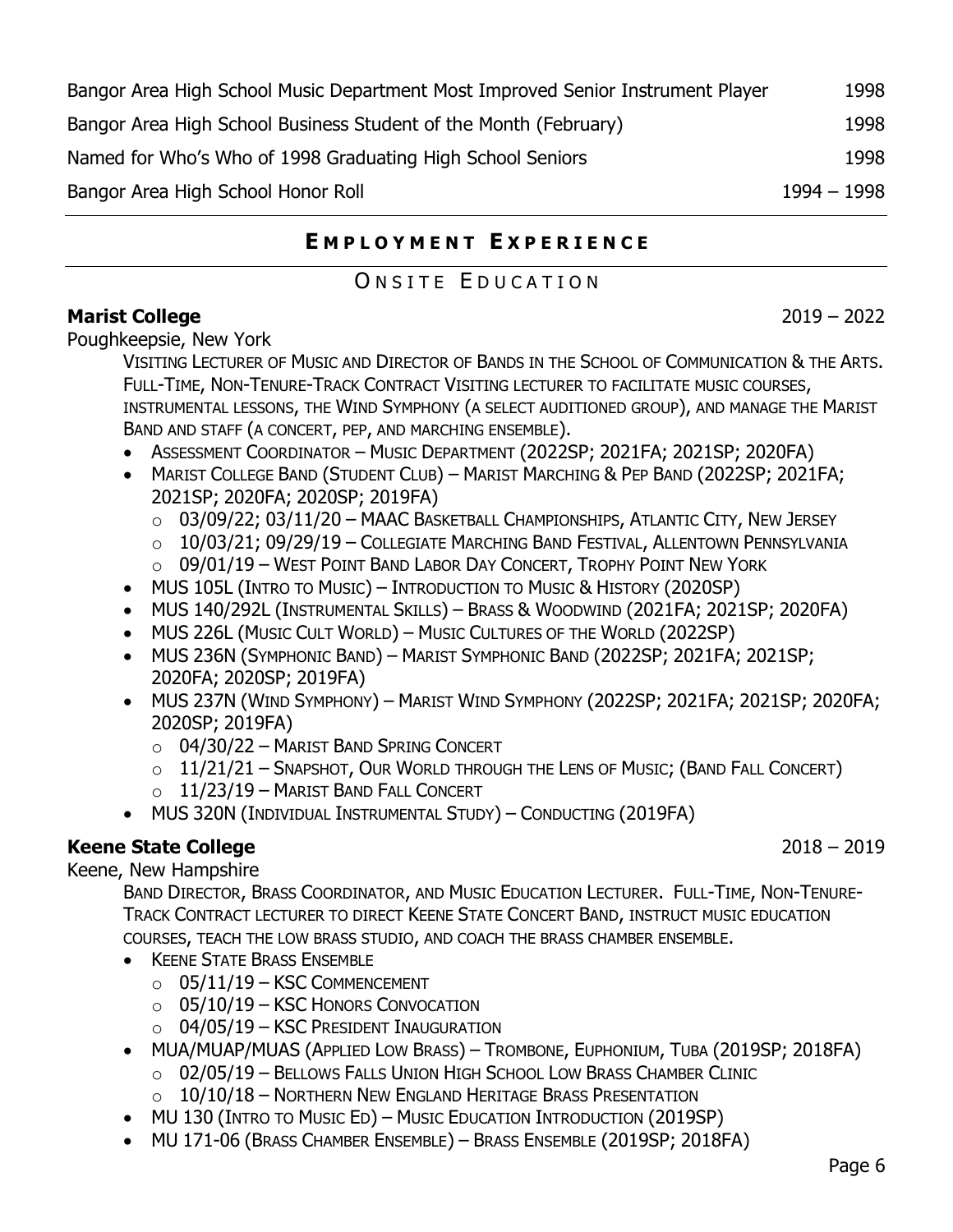- $\circ$  04/27/19; 12/02/18 Saxophone & Brass Ensembles
- $\circ$  03/08/19; 09/28/18 Cheshire Academy for Lifelong Learning
- $\circ$  03/05/19 KEENE ELEMENTARY BAND
- o 02/22/19 BENEFIT CONCERT AT ST. BERNARD CHURCH
- $\circ$  02/08/19 Keene High School
- $\circ$  12/08/18 HOLIDAY BAZAAR
- $\circ$  10/27/18 KEENE PUMPKIN FESTIVAL
- MU 177 (CONCERT BAND) KEENE STATE CONCERT BAND (2019SP; 2018FA)
	- o 04/25/19 THE FRANZ VON SUPPÉ BICENTENNIAL CELEBRATION
	- o 03/30/19 NEW ENGLAND INTERCOLLEGIATE BAND FESTIVAL
		- **E** RECEIVED PERFORMING ARTS STUDENT TRAVEL FUND GRANT
		- **E** RECEIVED CENTER FOR CREATIVE INQUIRY GRANT
	- $\circ$  02/14/19 BE MY VALENTINE
	- $\circ$  11/01/18 New Beginnings
- MU 225/226 (BRASS METHODS I & II) MUSIC EDUCATION BRASS METHODS (2018FA)
- MU 360 (INSTRUMENTAL MUSIC EDUCATION) MUSIC EDUCATION INSTRUMENTAL METHODS K-12 (2018FA)
- MU 419 (PRACTICUM ENSEMBLE DIRECTING) ASSISTANT CONDUCTOR (2019SP)
- MU 476 (STUDENT TEACHING) STUDENT TEACHING OBSERVATIONS (2019SP)
- NCLL-100-N23C (CHESHIRE ACADEMY FOR LIFELONG LEARNING) COMMUNITY BAND APPRECIATION (2019SP)

### **[Frostburg State University](https://www.frostburg.edu/dept/music/)** 2017 – 2018

Frostburg, Maryland

DIRECTOR OF BANDS AND APPLIED BRASS INSTRUCTION LECTURER. DIRECT WIND ENSEMBLE, BRASS ENSEMBLE, FSU MARCHING BOBCATS, AND HOST FSU BAND FESTIVAL. FULL-TIME, NON-TENURE-TRACK INSTRUCTIONAL FACULTY TO LECTURE UNDERGRADUATE COURSES IN INSTRUMENTAL METHODS, INSTRUMENTAL CONDUCTING, APPLIED LESSONS IN LOW BRASS (TROMBONE, EUPHONIUM, TUBA), AND MUSIC APPRECIATION COURSES.

- FROSTBURG BRASS ENSEMBLE
	- $\circ$  05/24/18 FSU COMMENCEMENT
	- $O$  12/19/17 FSU COMMENCEMENT
- MUSA 120, 122, 360, 362 (PRIVATE MUSIC INSTRUCTION) TROMBONE, JAZZ TROMBONE, EUPHONIUM, TUBA (2018SP; 2017FA)
- MUSA 209 (CLASS INSTRUMENTS IV: BRASS LABORATORY) MUSIC EDUCATION BRASS METHODS (2018SP)
- MUSC 329 (MARCHING BAND) FSU MARCHING BOBCATS (2017FA)
- MUSC 330 (WIND ENSEMBLE) WIND CONCERT BAND (2018SP; 2017FA)
	- $\circ$  05/12/18 POPS CONCERT
	- $\circ$  03/02/17 JUBILANCE
	- $O$  12/10/17 HOLIDAY CONCERT
	- $\circ$  12/09/17 Celebrations & Dances
	- $\circ$  10/14/17 Themes, Preludes, Overtures, & Operas
- MUSC 331 (BRASS ENSEMBLE) BRASS WIND ENSEMBLE (2018SP)
	- $O$  05/24/18; 12/19/17 FSU COMMENCEMENT
	- $\circ$  04/12/18 The Many Genres of Brass
- MUSC 353 (INSTRUMENTAL MUSIC METHODS K-12) MUSIC EDUCATION INSTRUMENTAL METHODS (2018SP)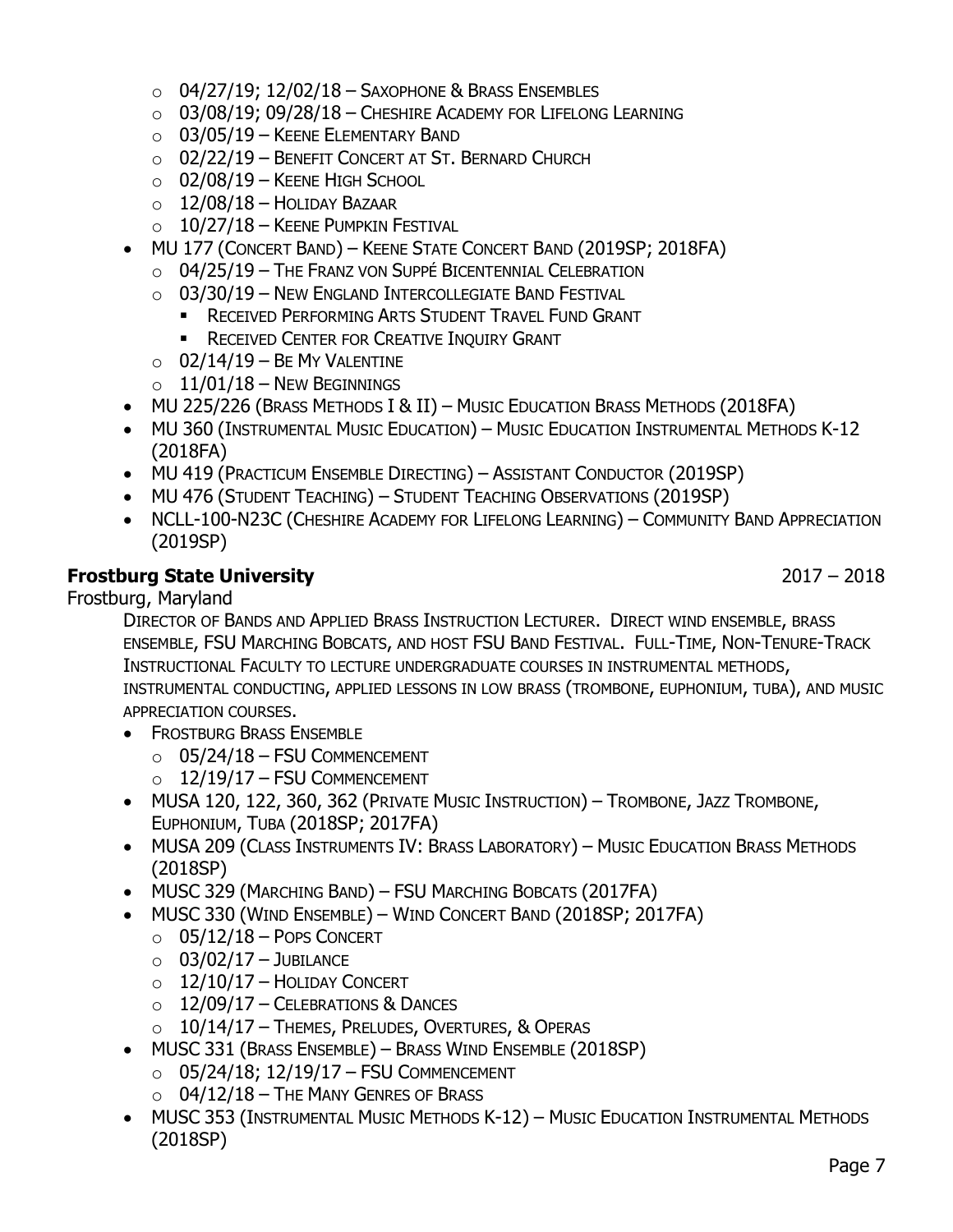- MUSC 358 (BUSINESS OF MUSIC & ARTS MANAGEMENT) MUSIC CAREERS (2017FA)
- MUSC 410 (BASIC PRINCIPLES OF CONDUCTING) INSTRUMENTAL ENSEMBLE CONDUCTING (2018SP)

### **[Pennsylvania State University](http://www.music.psu.edu/)** 2013 – 2018

University Park, Pennsylvania

CONTINUING EDUCATION ADJUNCT FACULTY INSTRUCTOR AND TEACHING ASSISTANT FOR ADULT MUSIC HISTORY AND JAZZ COURSES. GRADUATE TEACHING ASSISTANT FOR ADULT EDUCATION COURSES. RESEARCH ASSISTANT AND EVENT ORGANIZER FOR ADULT EDUCATION DEPARTMENT. ASSISTANT CONDUCTOR OF PENN STATE BANDS. INSTRUCTOR FOR UNDERGRADUATE CONCERT/CAMPUS BAND. CO-INSTRUCTOR FOR UNDERGRADUATE BRASS TECHNIQUES I. GRADUATE TEACHING ASSISTANT FOR MUSIC EDUCATION MUSIC LEARNING AND DEVELOPMENT COURSES. RESEARCH ASSISTANT FOR MUSIC EDUCATION GRADUATE PROGRAM CHAIR, VARIOUS SCHOLARLY PROJECTS, SCHOLARSPHERE, AND SCHOOL OF MUSIC PUBLICITY.

- ADTED 470 (INTRODUCTION TO DISTANCE ED) TEACHING ASSISTANT (2017SP)
- ADTED 510 (ISSUES IN ADULT EDUCATION) TEACHING ASSISTANT (2017SP)
- ADTED/CIED 570 (COMPARATIVE & INTERNATIONAL ADULT ED) ASSISTANT (2016FA)
- ADTED/CIED 597 (CROSS-CULTURAL RESEARCH) ASSISTANT (2016FA)
- MUSIC 004 (FILM MUSIC) ADJUNCT INSTRUCTOR (2018SP; 2017FA)
- MUSIC 005 (AN INTRODUCTION TO WESTERN MUSIC) ADJUNCT INSTRUCTOR (2018SP, 2017SP, 2016SP; 2016FA)
- MUSIC 005 (AN INTRODUCTION TO WESTERN MUSIC) ASSISTANT & GRADER (2015FA)
- MUSIC 007 (EVOLUTION OF JAZZ) ADJUNCT INSTRUCTOR (2018SP; 2017FA)
- MUSIC 007 (EVOLUTION OF JAZZ) ASSISTANT & GRADER (2015FA)
- MUSIC 078/505 (WIND ENSEMBLE) ASSISTANT CONDUCTOR (2016SP; 2015FA)
- MUSIC 080 (SYMPHONIC BAND) ASSISTANT CONDUCTOR (2016SP; 2015FA)
- MUSIC 082 (CONCERT BAND) CONDUCTOR (2015FA, 2014FA)
- MUSIC 083 (CAMPUS BAND) CONDUCTOR (2016SP, 2015SP)
- MUSIC 151 (BRASS TECHNIQUES I) CO-INSTRUCTOR (2014SP; 2013FA)
- MUSIC 340 (MUSIC LEARNING AND DEVELOPMENT) TEACHING ASSISTANT (2013FA)
- MUSIC 366 (INTERMEDIATE CONDUCTING) TEACHING ASSISTANT (2016SP)
- MUSIC 266 (BASIC CONDUCTING) TEACHING ASSISTANT (2015FA)
- MUSIC 345 (INSTRUCTIONAL PRACTICES IN MUSIC) TEACHING ASSISTANT (2015SP)
- MUSIC 395B (COHORT PRACTICUM II) TEACHING ASSISTANT (2015SP)
- MUSIC 395A (COHORT PRACTICUM I) TEACHING ASSISTANT (2014FA)

### **[University of Hartford](http://www.hartfordhawks.com/sports/2010/1/31/PBAND_0131101228.aspx)** 2011 – 2013

West Hartford, Connecticut

ATHLETICS PEP BAND DIRECTOR FOR THE WOMEN AND MEN'S BASKETBALL GAMES. ORGANIZE STUDENT SCHEDULES, ADVERTISE AND RECRUIT NEW MEMBERS, PROGRAM MUSIC TO BE PERFORMED, PLAN EVENTS WITH ATHLETICS DEPARTMENT, AND CONDUCT PEP BAND DURING GAMES.

• 03/09/13 – AMERICA EAST BASKETBALL TOURNAMENT, ALBANY, NEW YORK

### **[Palisades School District](http://www.palisadessd.org/)**

Kintnersville, Pennsylvania 2005 – 2006



HIGH SCHOOL BAND DIRECTOR FOR P[ALISADES](http://www.palisadessd.org/palisadeshs) HIGH SCHOOL GRADES 9 – 12 & ELEMENTARY BAND TEACHER FOR GRADES 4 – 5 AT S[PRINGFIELD](http://www.palisadessd.org/springfieldes) AND TINICUM E[LEMENTARY](http://www.palisadessd.org/tinicumes) SCHOOLS. DUTIES INCLUDED MARCHING, CONCERT, AND JAZZ BAND PLANNING/PERFORMING/CONDUCTING, STUDENT RECRUITMENT, REPERTOIRE PLANNING AND REHEARSING, MANAGING MARCHING BAND STAFF, AND FACILITATING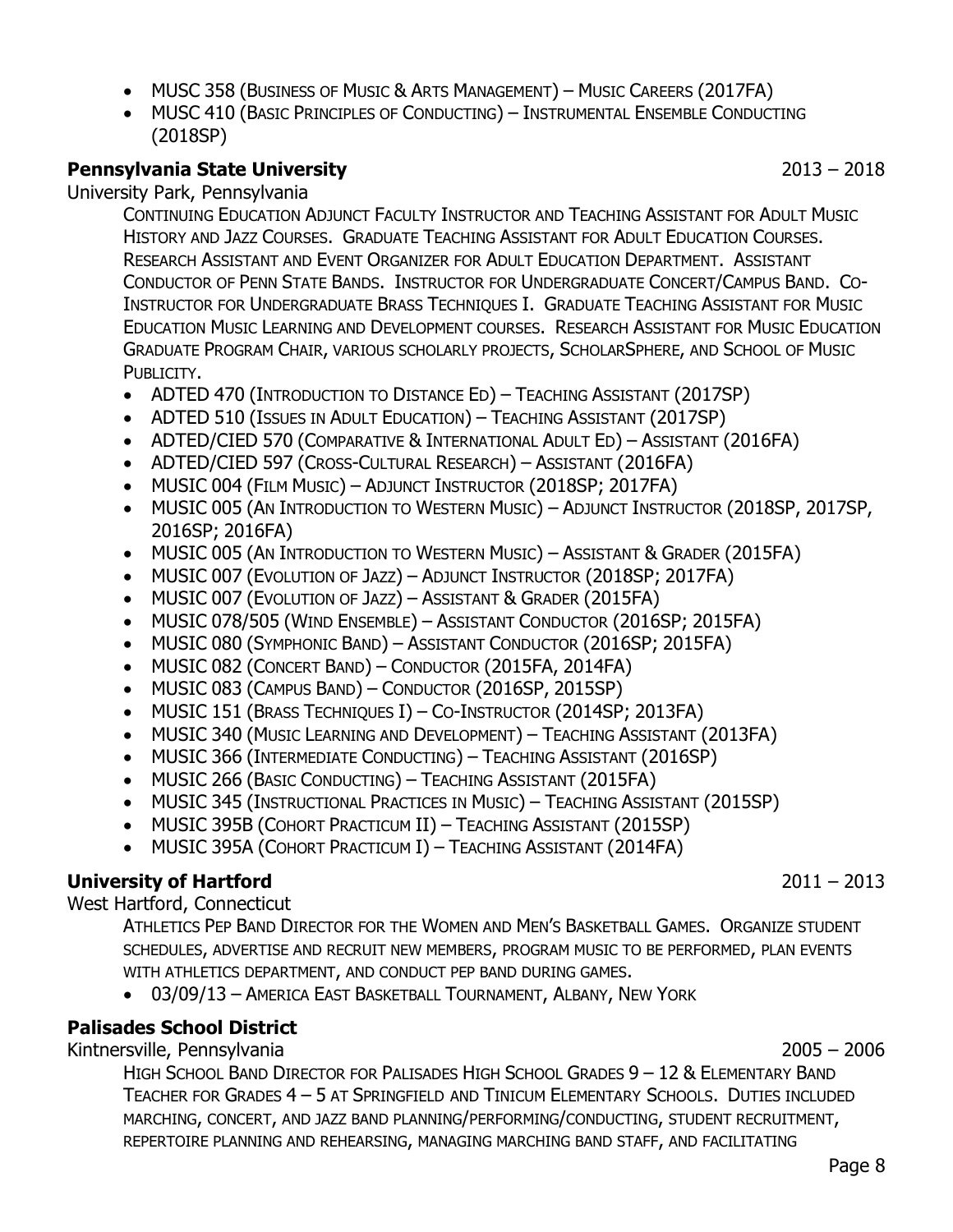PARENT/STUDENT INVOLVEMENT IN THE PROGRAM. ORGANIZED AND STARTED A HOLIDAY CONCERT TRADITION COMBINING HIGH SCHOOL ORCHESTRA, CHOIR, AND BAND PERFORMING TOGETHER. ENCOURAGED AND TOOK STUDENTS TO INSTRUMENTAL COMPETITIONS, PROFESSIONAL INSTRUMENTAL PERFORMANCES, AND COLLIGATE MUSIC ACTIVITIES.

# **[Nazareth Area School District](http://www.nazarethasd.k12.pa.us/)** 2004 – 2005

Nazareth, Pennsylvania

GENERAL MUSIC TEACHER FOR N[AZARETH](http://ms.nazarethasd.k12.pa.us/) AREA MIDDLE SCHOOL GRADES 6 - 8, ASSISTANT BAND DIRECTOR, AND DIRECTOR OF THE LOW BRASS ENSEMBLE. REVITALIZED CURRICULUM TO INCLUDE MUSIC HISTORY, THEORY, MUSIC TECHNOLOGY, DRUMMING, AND ORFF INSTRUMENTS. CREATED A LOW BRASS ENSEMBLE AND HELPED BAND DIRECTOR WITH THE CONCERT AND MARCHING BAND RESPONSIBILITIES/PREPARATION.

# DISTANCE EDUCATION

### <span id="page-8-0"></span>**[Hutchinson Community College](https://www.hutchcc.edu/)** 2021 – Present

Hutchinson, Kansas

PART-TIME INSTRUCTOR IN THE FINE ARTS AND HUMANITIES DEPARTMENT. INSTRUCTOR FOR MUSIC APPRECIATION COURSES.

• MU101 (MUSIC APPRECIATION) – AN INTRODUCTION TO WESTERN MUSIC (2021FA)

# **[American College of Education](https://www.ace.edu/)** 2020 – Present

Indianapolis, Indiana

DISSERTATION & DOCTORAL LEADERSHIP ADJUNCT FACULTY IN THE DEPARTMENT OF LEADERSHIP & ADMINISTRATION. ASSIGNED TO REVIEW DISSERTATIONS AS A CHAIR AND COMMITTEE MEMBER TO GUIDE AND ASSIST DOCTORAL CANDIDATES IN WORKING TOWARDS COMPLETION OF A DOCTORAL DEGREE.

- RES 6500 (DISSERTATION WORKSPACE) DISSERTATION COMMITTEE & CANDIDATE WORKSPACE
- RES 6531 (Literature Review) Literature Review, Dissertation Chapter 2 (2022 April Term)

# **[William Howard Taft University](https://www.taft.edu/)** 2020 – Present

Denver, Colorado

ADJUNCT FACULTY MEMBER IN EDUCATIONAL LEADERSHIP. INSTRUCTOR FOR EDUCATION COURSES AND ASSIGNED TO REVIEW DISSERTATIONS AS A COMMITTEE MEMBER AND CHAIR TO GUIDE AND ASSIST DOCTORAL CANDIDATES IN WORKING TOWARDS COMPLETION OF A DOCTORAL DEGREE.

- EDU 503 (LEADERSHIP IN INSTITUTIONAL SETTINGS) LEADERSHIP STYLES IN ADMINISTRATION
- EDU 514 (EDUCATIONAL PSYCHOLOGY) USING EDUCATIONAL PSYCHOLOGY IN TEACHING

# **[Post University](https://www.post.edu/)** 2019 – Present

Waterbury, Connecticut

SCHOOL OF ARTS AND SCIENCES ASSOCIATE FACULTY. OVERSEE ONLINE STUDENT SUCCESS SEMINARS WHERE PARTICIPANTS RECOGNIZE THEIR LEARNING ABILITIES, STRATEGIES FOR BALANCE OF COURSES AND LIFE, END GOALS FOR THEIR DEGREE, AND THEN IMPROVE ON OVERALL STUDENT APPROACH. STUDENT MAJORS HAVE INCLUDED CRIMINAL JUSTICE, EMERGENCY MANAGEMENT & HOMELAND SECURITY, HUMAN SERVICES, LEGAL STUDIES, & PSYCHOLOGY.

• CTC 101 (COLLEGE SUCCESS SEMINAR) - ACADEMIC SUCCESS CONCENTRATION (2022-23 TERM 1; 2021-22 TERM 1,2,3,4,5; 2020-21 TERM 1,2,3,4,5,6; 2019-20 TERM 2,3,4,5,6)

# **[Weld North Education](https://www.weldnortheducation.com/)** (acquired **[Glynlyon, Inc.](http://www.glynlyon.com/)** 2019) 2016 – Present

Scottsdale, Arizona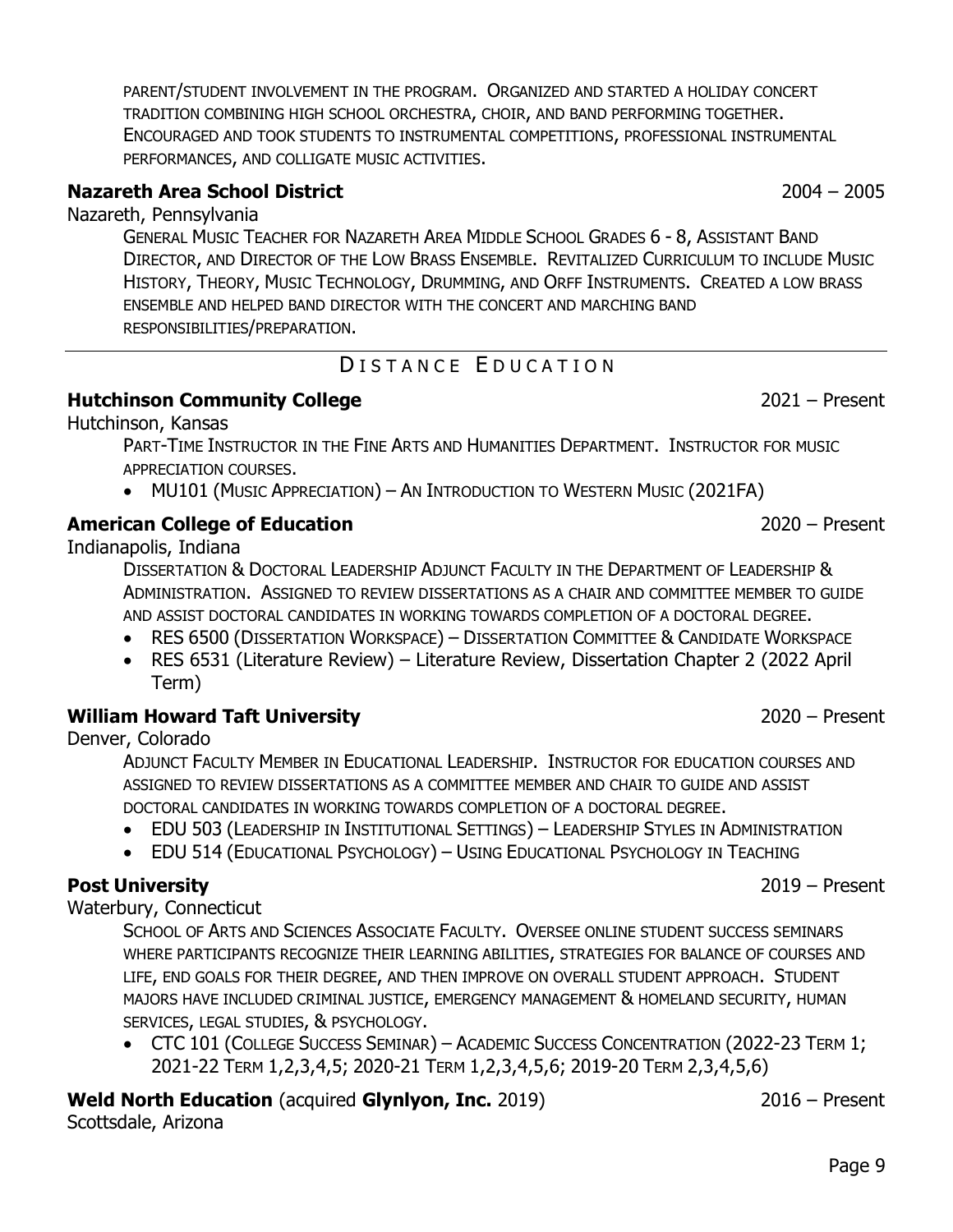PROFESSIONAL VIRTUAL INSTRUCTOR, VARIABLE REMOTE K-12 MUSIC TEACHER FOR ODYSSEYWARE, CAPITAL AREA ONLINE LEARNING ASSOCIATION (CAOLA), CALVERT ACADEMY (2017-2020), AND EDGENUITY STUDENT INFORMATION SYSTEMS (SIS) PLATFORMS. GRADE, COMMUNICATE, FACILITATE, AND KEEP PUBLIC SCHOOL-AGE STUDENTS ON TRACK WITH ONLINE MUSIC THEORY AND APPRECIATION COURSES. RESPONSIBILITIES ALSO INCLUDE CONSULTING ON E-LEARNING DESIGN, TECHNOLOGY, AND MEET WITH STUDENTS, FACULTY, TEACHERS, AND ADMINISTRATORS.

- MUSIC THEORY & MUSIC APPRECIATION COURSES (ODYSSEYWARE & CAOLA PLATFORMS)
- MUSIC APPRECIATION & EXPLORING MUSIC COURSES (EDGENUITY PLATFORM)

# **[Stephen F. Austin State University](http://www.sfasu.edu/)** 2020

# Nacogdoches, Texas

ADJUNCT FACULTY IN THE DEPARTMENT OF EDUCATION STUDIES. ASSIGNED TO OVERSEE PRESERVICE MUSIC TEACHERS IN A LAB COHORT ENGROSSED ON THEORETICAL AND PRACTICAL ELEMENTS OF EDUCATIONAL ASSESSMENT WITH A FOCUS ON DIVERSE POPULATIONS.

• SEED 4150 (ASSESSMENT FOR DIVERSE AND CONTEMPORARY CLASSROOMS) – DIVERSE LEARNER ASSESSMENTS (2020FA)

# I N D U S T R Y C A R E E R

# <span id="page-9-0"></span>**[Art & Music Emporium, Inc.](http://www.artmusicemporium.com/)** 2006 – Present

Martins Creek, Pennsylvania

CO-OWNER FOR THE PUBLIC, PRIVATE, AND WEB-BASED COMPANY WHICH INCLUDE ROLES OF PRIVATE MUSIC TEACHER, INSTRUMENTAL REPAIRMAN, INVENTORY MANAGER, AND BAND DIRECTOR.

# **[Emmaus Sentinels Alumni Drum & Bugle Corps.](http://emmaussentinels.org/)** 2008 – 2018

Emmaus, Pennsylvania

HORN INSTRUCTOR FOR THE COMMUNITY BASED ALUMNI CORP. REHEARSE/CONDUCT REPERTOIRE, PROVIDE TECHNICAL INSTRUMENTAL EDUCATION, EVALUATE PROPOSED REPERTOIRE, AND PROVIDE INFORMATIONAL TOPICS.

### **[Nittany Valley Charter School](http://www.nvcs.org/)** 2003

State College, Pennsylvania

AFTER SCHOOL ELEMENTARY INSTRUMENTAL INSTRUCTOR WHICH INCLUDED HELPING STUDENTS GET INSTRUMENTS, SELECTING REPERTOIRE, ORGANIZING STUDENT SHOWCASE PERFORMANCES, AND PROVIDING INSTRUMENTAL TECHNIQUE.

# **R E S E A R C H P U B L I C A T I O N**

# PEER REVIEWED

- <span id="page-9-2"></span><span id="page-9-1"></span>Long, J. E. (2021). The instrument-less band director. In S. M. McCarther (Ed.), Snapshots of history: Portraits of the 21<sup>st</sup> century pandemic (pp. 141-147). American Educational History Journal.
- [Long, J. E. \(2020\). Musicians almost absent from community band participation:](https://vpa.uncg.edu/wp-content/uploads/2020/06/QRME-Long-Final-2020.pdf) A multiple case study. [Qualitative Research in Music Education, 2](https://vpa.uncg.edu/wp-content/uploads/2020/06/QRME-Long-Final-2020.pdf)(1), 40-62.

[Long, J. E. \(2019\). The Bethlehem Steel Company Band: An industrial reach into the community.](https://search.proquest.com/openview/fff805b9be8ec41025f01a30465f505b/1?pq-origsite=gscholar&cbl=34879)  [Journal of Band Research, 54](https://search.proquest.com/openview/fff805b9be8ec41025f01a30465f505b/1?pq-origsite=gscholar&cbl=34879)(2), 47-70.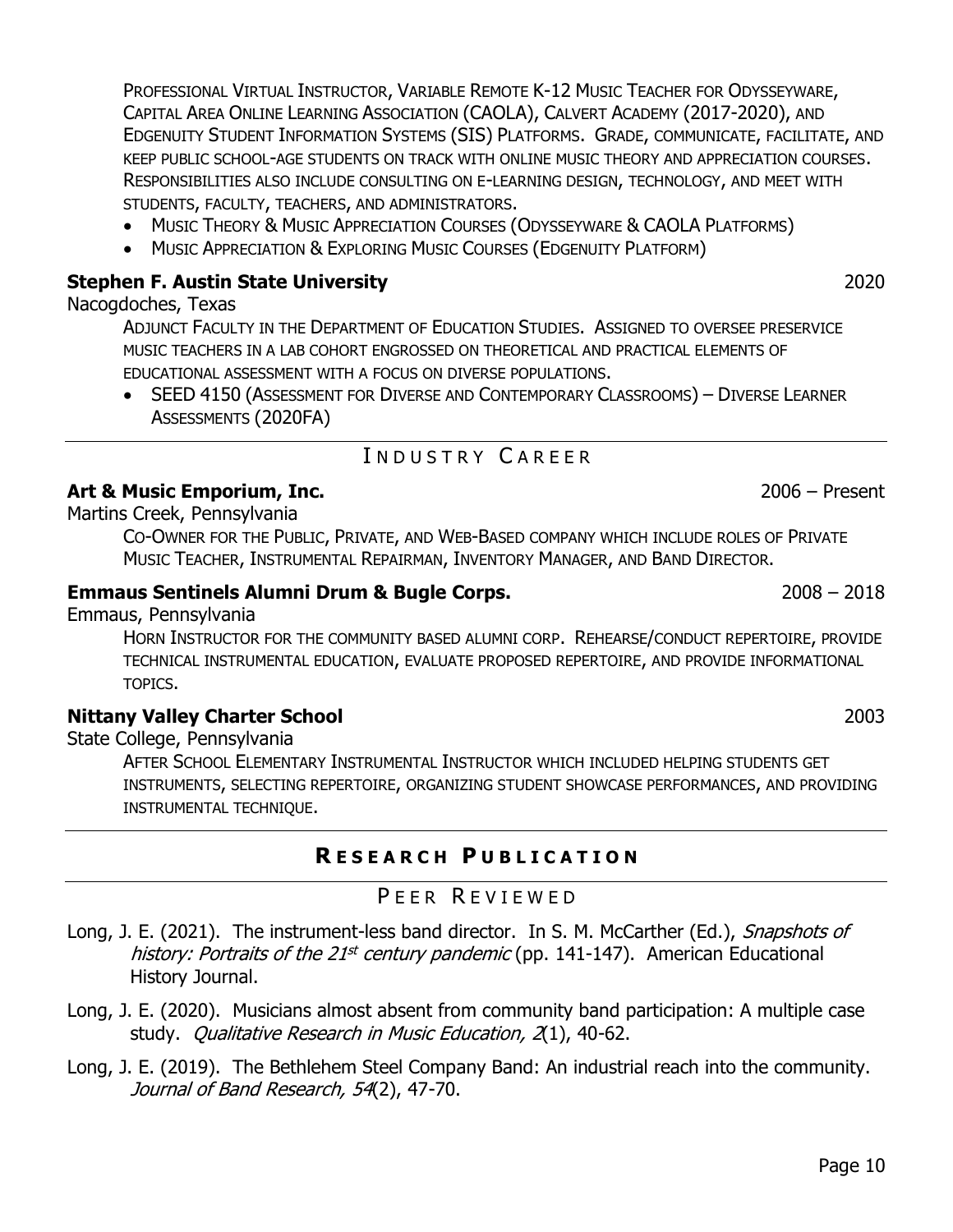[Long, J. E. \(2014\). Finding retention in community music ensemble participants.](https://scholarsphere.psu.edu/files/x346dm315) The Recorder, [The Journal of the Ontario Music Educators' Association](https://scholarsphere.psu.edu/files/x346dm315), 57(1), 16-24.

### BOOK REVIEW

<span id="page-10-0"></span>[Long, J. E. \(2015\). \[Review of the book](https://journals.sagepub.com/doi/abs/10.1177/1536600615608468?journalCode=jhrb) *Connecticut's Fife & Drum Tradition*, by James Clark]. [Journal of Historical Research in Music Education](https://journals.sagepub.com/doi/abs/10.1177/1536600615608468?journalCode=jhrb), 37(1), 88-90. [doi:10.1177/1536600615608466](https://journals.sagepub.com/doi/abs/10.1177/1536600615608468?journalCode=jhrb)

### I N V I T E D

<span id="page-10-1"></span>[Long, J. E. \(2017\). Speaking personally](https://www.tandfonline.com/doi/abs/10.1080/08923647.2017.1306685?journalCode=hajd20)—with Glenn Nierman. American Journal of Distance Education, 31[\(4\), 294-299. doi:10.1080/08923647.2017.1306685](https://www.tandfonline.com/doi/abs/10.1080/08923647.2017.1306685?journalCode=hajd20)

<span id="page-10-2"></span>Long, J. E. (2016). Repertoire written for community band – new database. Journal of the Association of Concert Band, 35(2), 21.

### **R E S E A R C H P R E S E N T A T I O N**

|  | PEER REVIEWED |  |
|--|---------------|--|
|--|---------------|--|

<span id="page-10-3"></span>

| <b>East Coast Band Conference</b><br>Ringgold Band of Reading, Laureldale, Pennsylvania<br>How Do We Define Community Bands? - Discussion.                           | March 10, 2018    |  |
|----------------------------------------------------------------------------------------------------------------------------------------------------------------------|-------------------|--|
| <b>East Coast Band Conference</b><br>Ringgold Band of Reading, Laureldale, Pennsylvania<br>The Bethlehem Steel Company Band: An Industrial Reach into the Community. | March 11, 2017    |  |
| <b>East Coast Band Conference</b><br>Ringgold Band of Reading, Laureldale, Pennsylvania<br>"The Golden Age" of Community Bands (1880 – 1930).                        | April 23, 2016    |  |
| <b>PMEA Annual In-Service Conference</b><br>Hershey, Pennsylvania<br>Musician Nutrition. ACCEPTED AS CO-CLINICIAN WITH BECKY LONG.                                   | April 1, 2016     |  |
| <b>PMEA Annual In-Service Conference</b><br>Hershey, Pennsylvania<br>10 Secrets to Brass and Woodwind Repair.                                                        | March 26, 2015    |  |
| Soundscapes – The Ontario Music Educators' Conference<br>London, Ontario Canada<br><b>FINDING RETENTION IN COMMUNITY MUSIC ENSEMBLE PARTICIPANTS.</b>                | November 7, 2014  |  |
| <b>PMEA Annual In-Service Conference</b><br>Hershey, Pennsylvania<br>FINDING RETENTION IN COMMUNITY MUSIC ENSEMBLE PARTICIPANTS. Accepted for RESEARCH FORUM II.     | March 27-28, 2014 |  |
| POSTER SESSION                                                                                                                                                       |                   |  |

# <span id="page-10-4"></span>**PMEA [Research Webpage](http://www.pmea.net/)** May 15 – June 15, 2020

Virtual Conference The Bethlehem Steel Company Band: An Industrial Reach into the Community.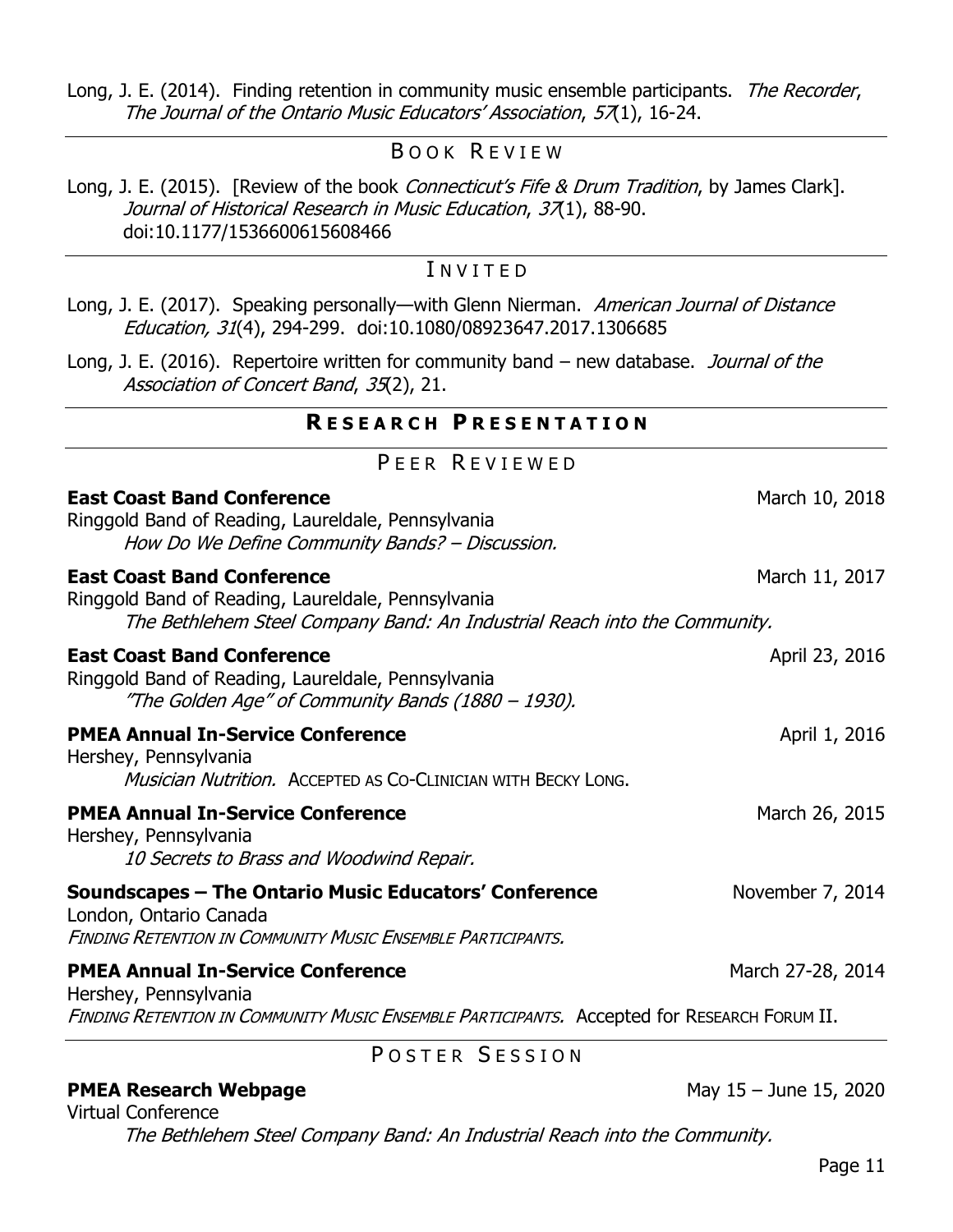| <b>PMEA Research Webpage</b><br><b>Virtual Conference</b><br>Musicians Absent from Community Band Participation.                                                                  | May $15 -$ June 15, 2020 |
|-----------------------------------------------------------------------------------------------------------------------------------------------------------------------------------|--------------------------|
| <b>New York State School Music Association Winter Conference</b><br>Rochester, New York<br>Musicians Absent from Community Band Participation.                                    | December 7, 2019         |
| <b>PMEA Annual In-Service Conference</b><br>Lancaster, Pennsylvania<br>The Need for a Community Band.                                                                             | April 19, 2018           |
| <b>Thompson Symposium at Penn State University</b><br>University Park, Pennsylvania<br>Musicians Absent from Community Music Ensemble Participation.                              | May 2, 2015              |
| <b>NAfME Eastern Division Conference</b><br>Providence, Rhode Island<br>Musicians Absent from Community Music Ensemble Participation.                                             | April 10, 2015           |
| Soundscapes - The Ontario Music Educators' Conference<br>London, Ontario Canada<br><b>FINDING RETENTION IN COMMUNITY MUSIC ENSEMBLE PARTICIPANTS.</b>                             | November 7, 2014         |
| The 29 <sup>th</sup> Annual Graduate Exhibition at Penn State University<br>University Park, Pennsylvania<br><b>FINDING RETENTION IN COMMUNITY MUSIC ENSEMBLE PARTICIPANTS.</b>   | April 6, 2014            |
| <b>PMEA Annual In-Service Conference</b><br>Hershey, Pennsylvania<br><b>FINDING RETENTION IN COMMUNITY MUSIC ENSEMBLE PARTICIPANTS.</b>                                           | March 27-28, 2014        |
| INVITED                                                                                                                                                                           |                          |
| <b>Organization of Educational Historians Annual Meeting</b><br><b>Virtual Conference</b><br>AEHJ Special Edition Panel: The Importance of Storytelling During Parallel Pandemics | October 1, 2021          |
| <b>PCMEA Region III Fall Workshop</b><br>University Park, Pennsylvania<br>Musician Nutrition. ACCEPTED AS CO-CLINICIAN WITH BECKY LONG & MINDY KING.                              | November 14, 2015        |
| <b>PCMEA Region III Fall Workshop</b><br>University Park, Pennsylvania<br>10 Secrets to Brass and Woodwind Repair.                                                                | November 14, 2015        |

# **P E R F O R M A N C E E X P E R I E N C E**

# GUEST CONDUCTING

<span id="page-11-2"></span><span id="page-11-1"></span><span id="page-11-0"></span>**North Jersey Composite Band August 15, 2021** 

Morris Plains, New Jersey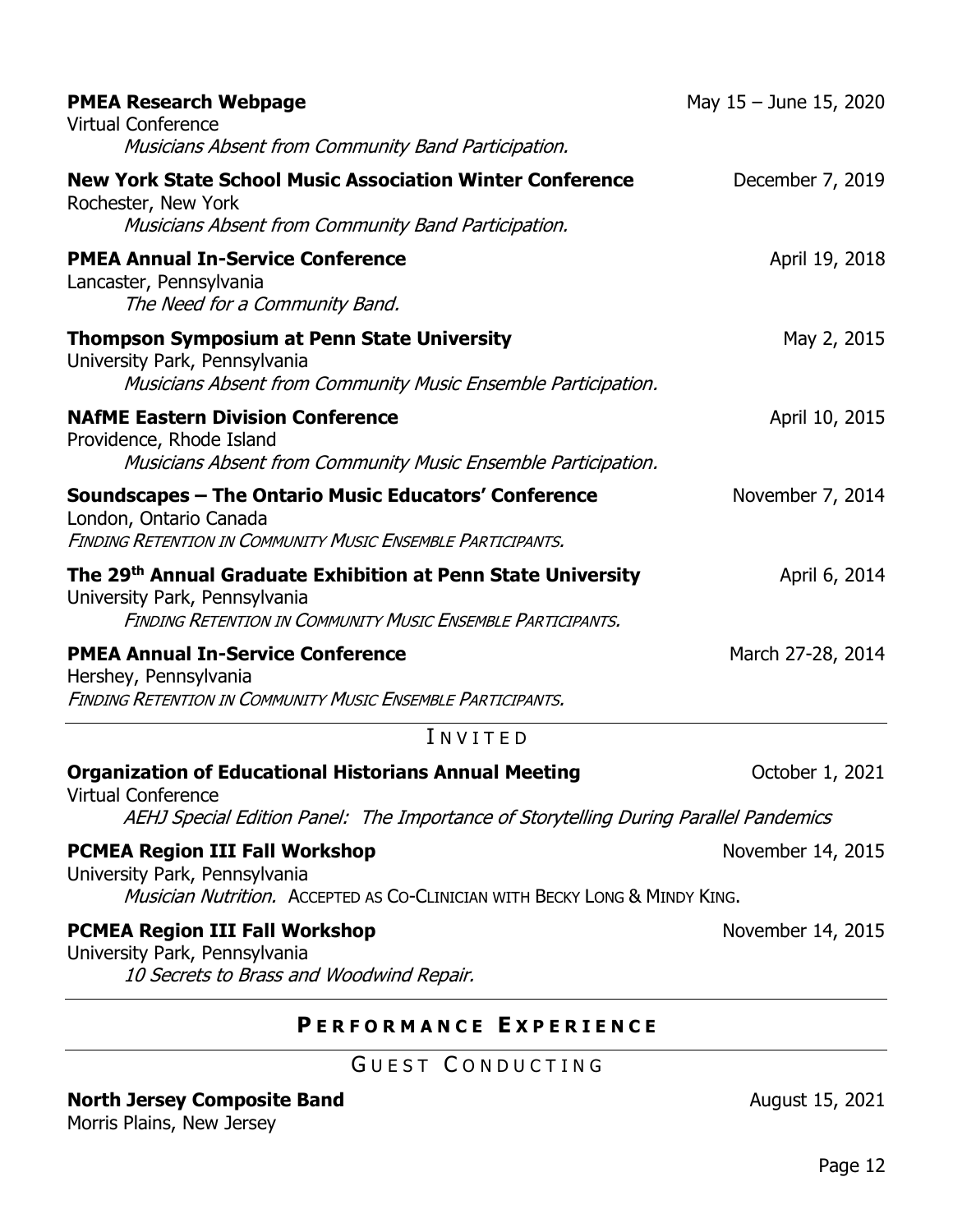| THE PHANTOM OF THE OPERA MEDLEY, BY ANDREW LLOYD WEBBER, ARRANGED BY JOHNNIE VINSON<br><b>SEMPER FIDELIS, BY JOHN PHILIP SOUSA</b>                                                                                                                                                                                                                                                                                                                                         |                        |
|----------------------------------------------------------------------------------------------------------------------------------------------------------------------------------------------------------------------------------------------------------------------------------------------------------------------------------------------------------------------------------------------------------------------------------------------------------------------------|------------------------|
| <b>Brattleboro American Legion Band</b><br>Brattleboro, Vermont<br>SELECTIONS FROM "CATS", BY ANDREW LLOYD WEBBER, ARRANGED BY JOHN EDMONDSON<br>REDETZKY MARCH, BY JOHANN STRAUSS, ARRANGED BY ALFRED REED<br>SELECTIONS FROM WALT DISNEY'S MARY POPPINS, ARRANGED BY IRWIN KOSTAL<br>IRVING BERLIN SHOWSTOPPERS, BY IRVING BERLIN, ARRANGED BY JOHN HIGGINS                                                                                                              | May 15, 2019           |
| <b>Brattleboro American Legion Band</b><br>Chester & Brattleboro, Vermont<br>IN THE BLEAK MIDWINTER, BY GUSTAV HOST, ARRANGED BY ROBERT W. SMITH<br>MIDNIGHT SLEIGHRIDE, BY E. SAUTER & W. FINEGAN, ARRANGED BY TOM WALLACE<br>PARADE OF THE WOODEN SOLDIERS, BY LEON JESSEL, ARRANGED BY CARL F. WILLIAMS<br>A CHRISTMAS FESTIVAL, BY LEROY ANDERSON<br><b>GREENSLEEVES, ARRANGED BY ALFRED REED</b><br>PASSACAGLIA ON AN OLD ENGLISH CAROL, ARRANGED BY ROBERT LONGFIELD | December 12 & 19, 2018 |
| <b>State College Area Municipal Band</b><br>State College, Pennsylvania<br>SECOND AMERICAN FOLK RHAPSODY, BY CLARE GRUNDMAN                                                                                                                                                                                                                                                                                                                                                | May 14, 2017           |
| <b>State College Area Municipal Band</b><br>State College, Pennsylvania<br>SATCHMO!, ARRANGED BY TED RICKETTS                                                                                                                                                                                                                                                                                                                                                              | April 9, 2017          |
| <b>State College Area Municipal Band</b><br>State College, Pennsylvania<br>THE STUDENT PRINCE OVERTURE, BY SIGMUND ROMBERG, ARRANGED BY DAVID BENNETT                                                                                                                                                                                                                                                                                                                      | May 8, 2016            |
| <b>State College Area Municipal Band</b><br>State College, Pennsylvania<br>ADVENTURES ON EARTH (FROM "E. T." THE EXTRA-TERRESTRIAL), BY JOHN WILLIAMS, TRANSCRIBED BY<br><b>PAUL LAVENDER</b>                                                                                                                                                                                                                                                                              | March 29, 2015         |
| <b>State College Area Municipal Band</b><br>State College, Pennsylvania<br>ZACATECAS, BY GENARO CODINA, ARRANGED BY HAROLD GORE                                                                                                                                                                                                                                                                                                                                            | March 30, 2014         |
| <b>State College Area Municipal Band</b><br>State College, Pennsylvania<br>RESPLENDENT GLORY, BY ROSSANO GALANTE                                                                                                                                                                                                                                                                                                                                                           | February 16, 2014      |
| <b>East Stroudsburg University Band</b><br>East Stroudsburg, Pennsylvania<br>THE HOLLY AND THE IVY, ARRANGED BY CHIP DAVIS & LONGFIELD                                                                                                                                                                                                                                                                                                                                     | December 13, 2010      |
| SOLO DEMONSTRATION                                                                                                                                                                                                                                                                                                                                                                                                                                                         |                        |

Music From Oklahoma!, by Richard Rogers, arranged by Johnnie Vinson

<span id="page-12-0"></span>**Conducting Master Degree Recital, [Pennsylvania State University](http://www.music.psu.edu/) March 13, 2016**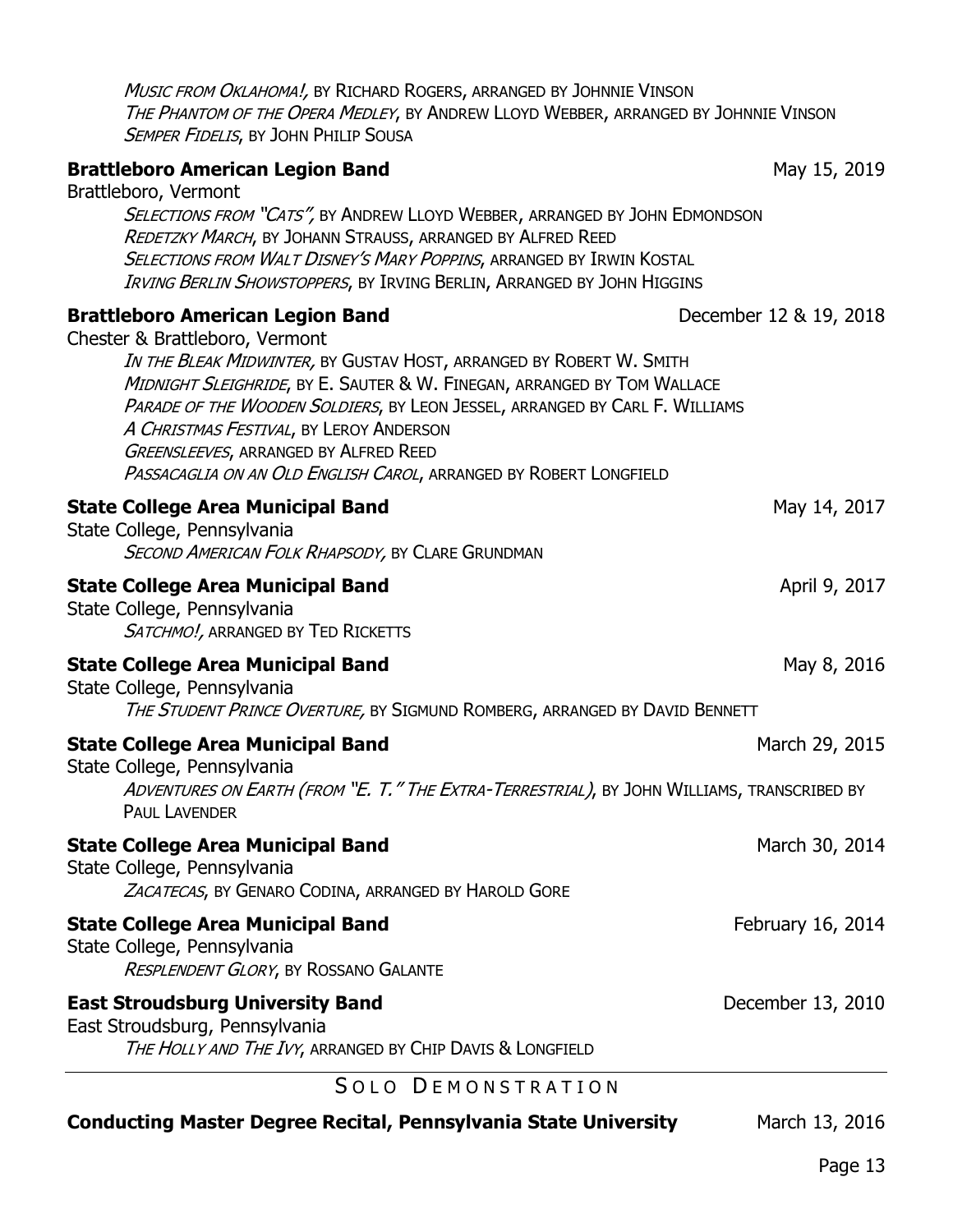University Park, Pennsylvania

COMMUNITY "GOLDEN AGE OF BANDS" (1880 – 1930) LECTURE RECITAL FEATURING THE B[ELLEFONTE](https://bellefonteband.net/)  C[OMMUNITY](https://bellefonteband.net/) BAND.

- DICHTER UND BAUER (POET AND PEASANT) OVERTURE (1846) BY FRANZ VON SUPPÉ/ARR. (1911) MIGUEL C. MEYRELLES
- FANTAISIE ORIGINAL (1600S) BY GIOVANNI PICCHI/ARR. (1900S) SIMONE MANTIA

| WAY DOWN UPON THE SWANEE RIBBER: OLD FOLKS AT HOME (1851) BY STEPHEN FOSTER/ARR. |
|----------------------------------------------------------------------------------|
| (1914) VINCENT F. SAFRANEK                                                       |

- LOOKING UPWARD SUITE (1902) BY THE LIGHT OF THE POLAR STAR BY JOHN P. SOUSA
- TANNHÄUSER MARCH (1845) BY RICHARD WAGNER/ARR. (1926) MAYHEW LAKE
- THE BIRDS AND THE BROOK (1893) BY ROBERT M. STULTS/ARR. (1902) OTTO LANGEY
- THE STEEL KING MARCH (1902) BY FLOYD J. ST. CLAIR
- GREETING TO BETHLEHEM BY GEORGE ROSENKRANS
- AMERICAN PATROL (1891) BY FRANK W. MEACHAM, STAR SPANGLED BANNER (1918) ARR. BY JOHN P. SOUSA

| Double Bell Euphonium Soloist with Farmington Valley Band<br>Avon, Connecticut<br>THE YELLOW ROSE OF TEXAS VARIATIONS, BY LEWIS J. BUCKLEY                                                                                                                                                                                                                                                                                                                                                                                                                                                                                                                                                                                                                                                                                                                | June 20, 2013    |
|-----------------------------------------------------------------------------------------------------------------------------------------------------------------------------------------------------------------------------------------------------------------------------------------------------------------------------------------------------------------------------------------------------------------------------------------------------------------------------------------------------------------------------------------------------------------------------------------------------------------------------------------------------------------------------------------------------------------------------------------------------------------------------------------------------------------------------------------------------------|------------------|
| Solo Euphonium Soloist Artist Showcase "The Brass Cello" Recital<br>West Nyack, New York<br>SVART REGN (BLACK RAIN), BY TORSTEIN AAGAARD-NILSEN                                                                                                                                                                                                                                                                                                                                                                                                                                                                                                                                                                                                                                                                                                           | May 11, 2013     |
| Solo Euphonium Master Degree Recital, University of Hartford<br>West Hartford, Connecticut<br>LYRIC SUITE, BY DONALD WHITE; VACATION TIME, BY LORI F. ARDOVINO<br>CARISSIMA MIA, BY HELEN JOHNSTON<br>SVART REGN (BLACK RAIN), BY TORSTEIN AAGAARD-NILSEN<br>THE YELLOW ROSE OF TEXAS VARIATIONS, BY LEWIS J. BUCKLEY                                                                                                                                                                                                                                                                                                                                                                                                                                                                                                                                     | April 6, 2013    |
| Solo Euphonium Soloist Artist Showcase Recital<br>West Nyack, New York<br>VACATION TIME, BY LORI F. ARDOVINO                                                                                                                                                                                                                                                                                                                                                                                                                                                                                                                                                                                                                                                                                                                                              | January 18, 2013 |
| Solo Euphonium Holiday Concert, East Stroudsburg University<br>East Stroudsburg, Pennsylvania<br><b>WASSIL SONG/COVENTRY CAROL ARR. BY WILLIAM RYDEN</b><br>DING DONG! MERRILY ON HIGH ARR. BY WILLIAM RYDEN<br>I HEARD THE BELLS/IT CAME UPON A MIDNIGHT CLEAR ARR. BY PHIL SCOTT<br>MISTER SANTA BY PAT BALLARD, ARR. BY PAUL YODER<br>TRADITIONS OF CHRISTMAS BY CHIP DAVIS, ARR. BY CHUCK PENINGTON<br>JOY TO THE WORLD BY JAMES CURNOW<br>IN THE BLEAK MIDWINTER BY GUSTAV HOLST, ARR. BY STEPHEN BULLA<br>O HOLY NIGHT BY ADOLPHE ADAM, ARR. BY KEITH WILKINSON<br>THE CHRISTMAS SONG BY MEL TORME & ROBERT WELLS<br><b>WHAT CHILD IS THIS? ARR. BY DONALD SOSIN</b><br><b>HAVE YOURSELF A MERRY LITTLE CHRISTMAS BY MARTIN &amp; BLANE</b><br>SHEEP MAY SAFELY GRAZE BY J.S. BACH, ARR. BY JOSHUA LONG<br>CAROL OF THE BELLS ARR. BY NORLAN BEWLEY | December 8, 2012 |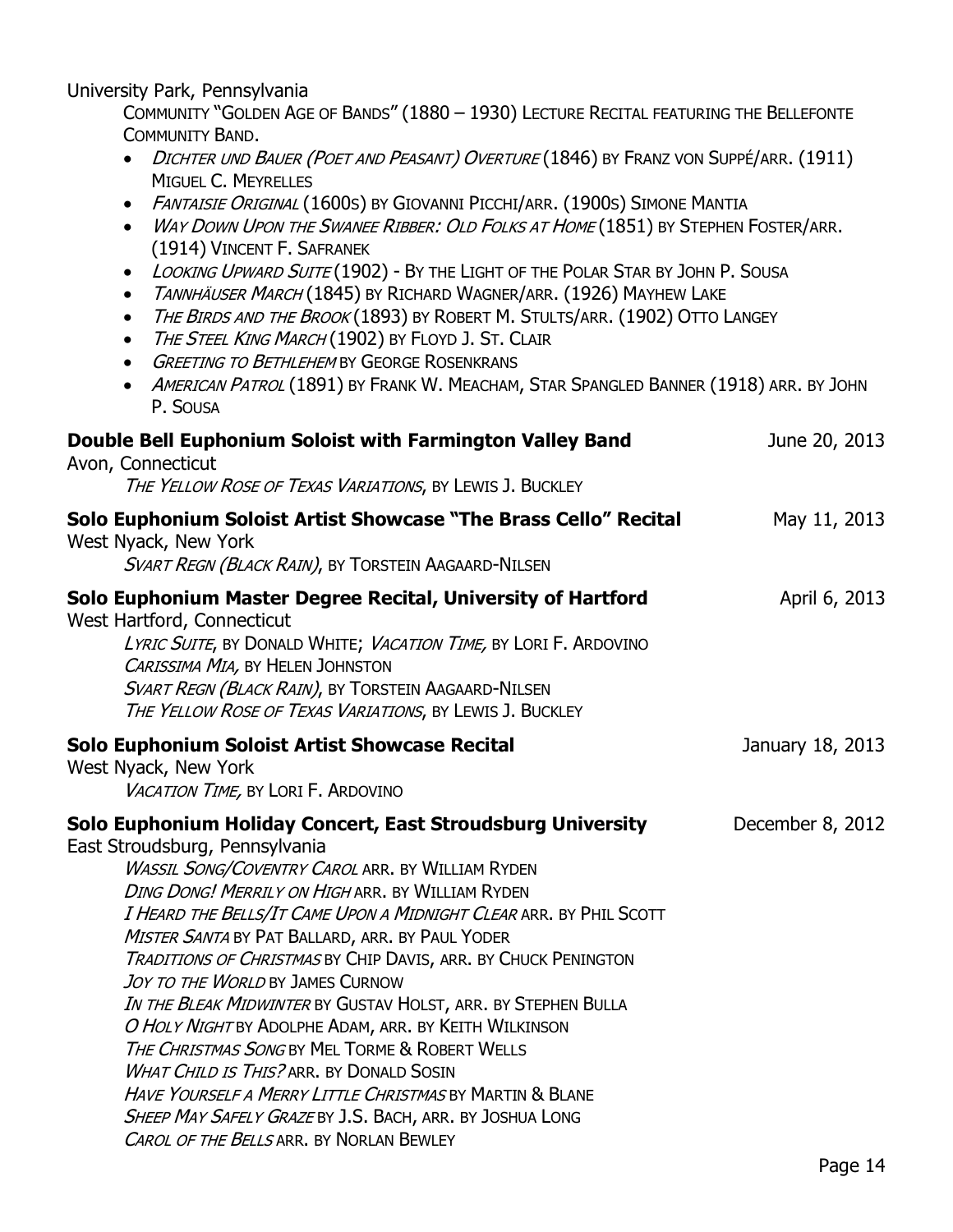<span id="page-14-0"></span>

| LO HOW A ROSE E'RE BLOOMING ARR. BY NORLAN BEWLEY<br><b>BRING A TORCH, JEANNETTE, ISABELLA ARR. BY NORLAND BEWLEY</b><br>FUM, FUM, FUM ARR. BY NORLAN BEWLEY<br><b>DECK THE HALLS ARR. BY ALEC WILDER</b>                                                                                                                                                                                                                                                                                                                                                |                   |
|----------------------------------------------------------------------------------------------------------------------------------------------------------------------------------------------------------------------------------------------------------------------------------------------------------------------------------------------------------------------------------------------------------------------------------------------------------------------------------------------------------------------------------------------------------|-------------------|
| Solo Euphonium Soloist Artist Showcase Recital<br>West Nyack, New York<br>NEW ENGLAND REVERIES, BY NEAL CORWELL                                                                                                                                                                                                                                                                                                                                                                                                                                          | June 16, 2012     |
| Solo Euphonium Master Degree Recital, University of Hartford<br>West Hartford, Connecticut<br>TRIO SONATA, OP. 3, NO. 2 BY ARCANGELO CORELLI, ARR. BY TODD CRANSON<br>SUITE NO. 1 IN G MAJOR, BWV 1007 BY JOHANN SEBASTIAN BACH<br><b>CONCERT PIECE NO. 1 BY JOSEPH TURRIN</b><br>ADAGIO BY TOMASO ALBINONI, ARR. BY CHRISTIAN LINDBERG<br><b>NEW ENGLAND REVERIES BY NEAL CORWELL</b><br>ENTRY OF THE GLADIATORS (THUNDER AND BLAZES) BY JULIUS FUCIK, ARR. BILL HOLCOMBE                                                                               | May 12, 2012      |
| Double Bell Euphonium Soloist with East Stroudsburg University Band<br>East Stroudsburg, Pennsylvania<br>FANTAISIE & VARIATIONS ON THE CARNIVAL OF VENICE, BY J.B. ARBAN                                                                                                                                                                                                                                                                                                                                                                                 | May 1, 2011       |
| <b>Euphonium Senior Recital, Penn State University</b><br>State College, Pennsylvania<br><b>MAZURKA BY NICHOLAS FALCONE</b><br>THE PINK PANTHER BY HENRY MANCINI ARR. JOSHUA LONG<br><b>SHEEP MAY SAFELY GRAZE BY J.S. BACH ARR. JOSHUA LONG</b><br><b>WASHINGTON POST MARCH BY J. P. SOUSA ARR. DAVID SABOURIN</b><br>ZEKE AND ZEBEDEE BY NEAL CORWELL<br><b>NEW ENGLAND REVERIES BY NEAL CORWELL</b><br>THEM BASSES BY G.H. HUFFINE ARR. JOSEPH GOBLE<br>WHEN I'M SIXTY-FOUR BY THE BEETLES ARR. JOSHUA LONG<br><i>Christmas Encore</i> (Traditional). | November 22, 2003 |
| ENSEMBLE PRESENTATION                                                                                                                                                                                                                                                                                                                                                                                                                                                                                                                                    |                   |
| 89th Band, New York Guard<br>Dover Plains, New York<br>RECORDED PRESENTATION (NATIONAL ANTHEM & GOD BLESS AMERICA) FOR NEW YORK YANKEE GAMES.                                                                                                                                                                                                                                                                                                                                                                                                            | April 10, 2021    |
| <b>Memorial Concert Band of Colonie</b><br>New York City, New York<br><b>VETERANS DAY CELEBRATION AT CARNEGIE HALL</b>                                                                                                                                                                                                                                                                                                                                                                                                                                   | November 11, 2019 |
| <b>Symphonic Wind Ensemble, Penn State School of Music</b><br>Harrisburg, Pennsylvania<br>10TH ANNUAL PRESIDENT'S CONCERT, FORUM AUDITORIUM                                                                                                                                                                                                                                                                                                                                                                                                              | March 1, 2016     |
| Hartt School Euphonium Tuba Consortium, University of Hartford<br>Ithaca, New York<br>NERTEC, ITHACA COLLEGE                                                                                                                                                                                                                                                                                                                                                                                                                                             | April 20, 2013    |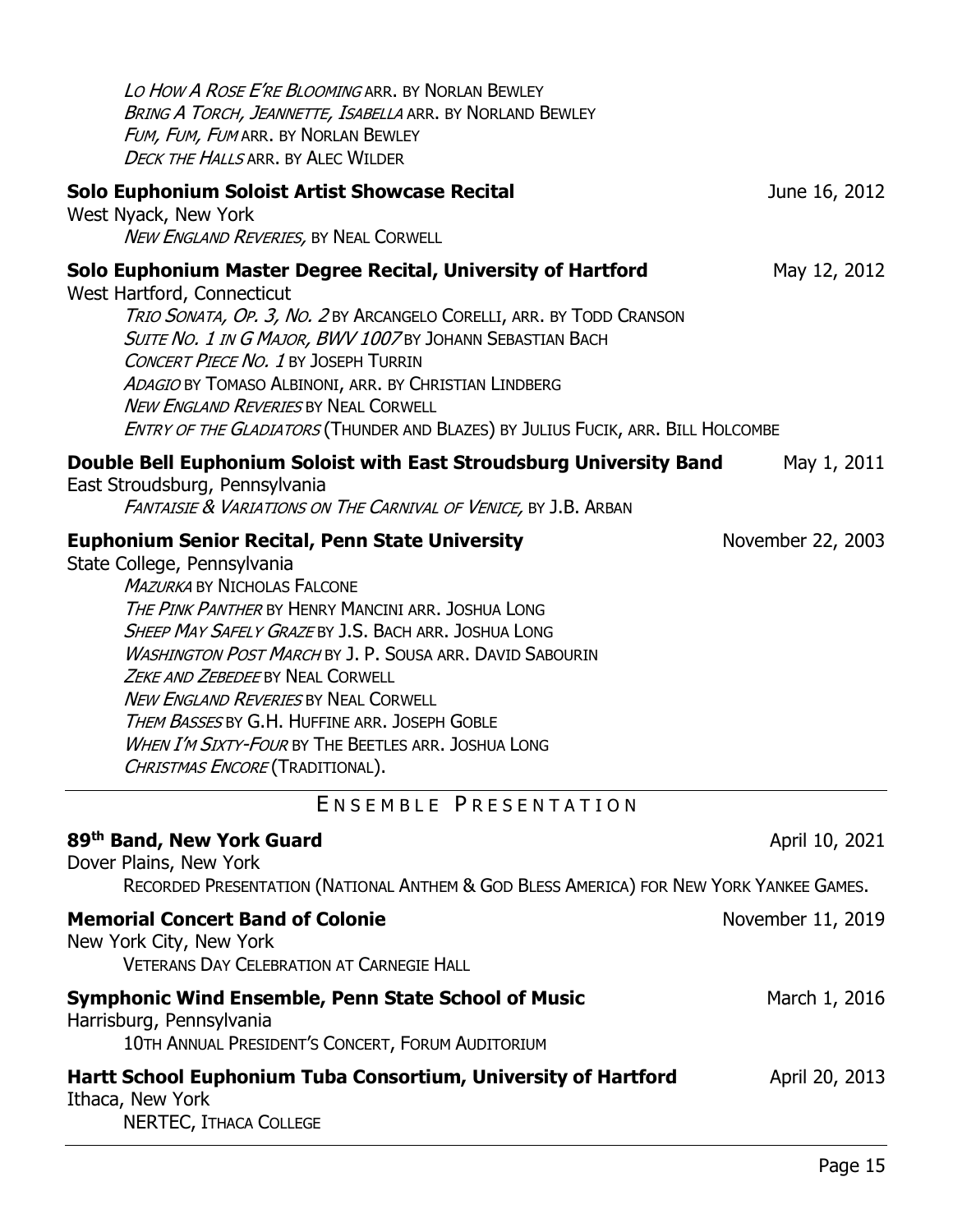# ENSEMBLE PATICIPATION

<span id="page-15-0"></span>

| <b>Johnsonville Brass</b><br>Martins Creek, Pennsylvania<br>PERFORMING MEMBER, PLANNER, AND CO-FOUNDER FOR THIS SPECIAL EVENT BRASS QUARTET | $2007 -$ Present |
|---------------------------------------------------------------------------------------------------------------------------------------------|------------------|
| <b>Southern Dutchess Concert Band</b><br>Wappingers Falls, New York<br><b>EUPHONIUM MEMBER</b>                                              | $2022 -$ Present |
| <b>A Natural Concert Band</b><br>Gill, Massachusetts<br><b>EUPHONIUM MEMBER</b>                                                             | $2019 - 2020$    |
| <b>Brattleboro American Legion Band</b><br>Brattleboro, Vermont<br>EUPHONIUM & TUBA MEMBER                                                  | $2018 - 2019$    |
| <b>Keene Jazz Orchestra</b><br>Keene, New Hampshire<br><b>TROMBONE MEMBER</b>                                                               | $2018 - 2019$    |
| <b>Bellefonte Community Band</b><br>Bellefonte, Pennsylvania<br>EUPHONIUM MEMBER & BAND DIRECTOR                                            | $2014 - 2018$    |
| <b>The Little German Band</b><br>State College, Pennsylvania<br><b>EUPHONIUM MEMBER</b>                                                     | $2014 - 2018$    |
| <b>State College Area Municipal Band</b><br>State College, Pennsylvania<br><b>EUPHONIUM MEMBER</b>                                          | $2013 - 2018$    |
| <b>Emmaus Sentinels Alumni Drum &amp; Bugle Corp.</b><br>Emmaus, Pennsylvania<br>EUPHONIUM MEMBER & HORN INSTRUCTOR                         | $2008 - 2018$    |
| <b>Farmington Valley Band</b><br>Collinsville, Connecticut<br><b>TUBA MEMBER</b>                                                            | $2012 - 2013$    |
| University of Hartford Euphonium-Tuba Consortium<br>West Hartford, Connecticut<br><b>EUPHONIUM MEMBER</b>                                   | $2012 - 2013$    |
| <b>The Valley Brass</b><br>Avon, Connecticut<br><b>EUPHONIUM/TUBA MEMBER</b>                                                                | $2012 - 2013$    |
| <b>University of Hartford Symphony Band</b><br>West Hartford, Connecticut<br><b>EUPHONIUM MEMBER</b>                                        | $2011 - 2013$    |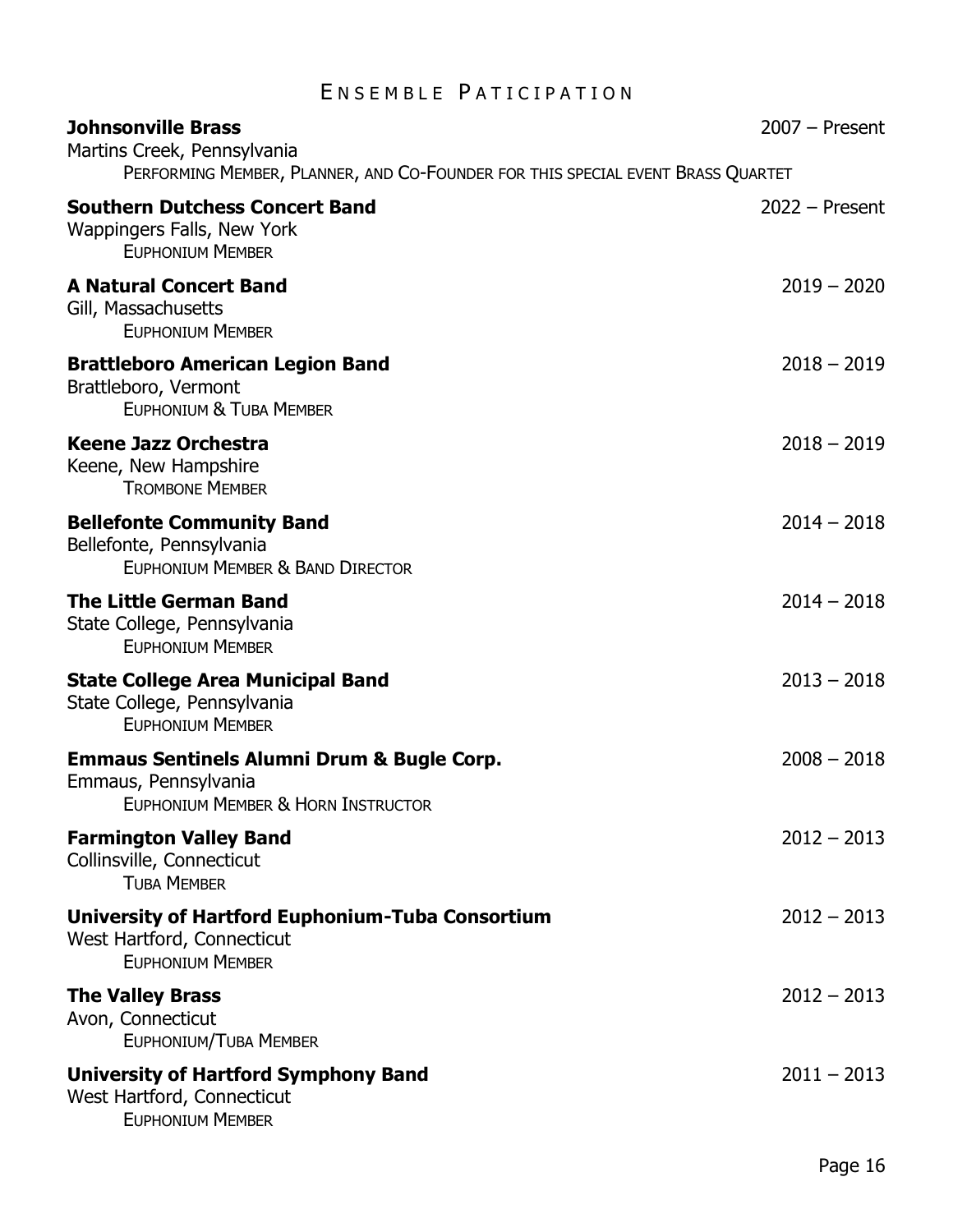| <b>Simsbury Community Band</b><br>Simsbury, Connecticut<br><b>TUBA MEMBER</b>                                            | 2012                        |
|--------------------------------------------------------------------------------------------------------------------------|-----------------------------|
| 3 Jacks & A King Tuba Euphonium Quartet<br>West Hartford, Connecticut<br><b>EUPHONIUM MEMBER</b>                         | $2011 - 2012$               |
| <b>East Stroudsburg University Band</b><br>East Stroudsburg, Pennsylvania<br><b>EUPHONIUM MEMBER</b>                     | $2006 - 2011$               |
| <b>Slate Belt Band</b><br>Bangor, Pennsylvania<br>EUPHONIUM MEMBER & BAND DIRECTOR                                       | $2004 - 2010$               |
| <b>New Horizon's Band of the Slate Belt</b><br>Bangor, Pennsylvania<br>EUPHONIUM MEMBER & INSTRUCTOR                     | $2007 - 2008$               |
| <b>Westshoremen Alumni Drum &amp; Bugle Corp</b><br>Harrisburg, Pennsylvania<br><b>BARITONE MEMBER</b>                   | $2007 - 2008$               |
| <b>The Italian Band of Allentown</b><br>Allentown, Pennsylvania<br><b>TROMBONE &amp; TUBA MEMBER</b>                     | $1998 - 2005$               |
| <b>The Pioneer Band of Allentown</b><br>Allentown, Pennsylvania<br><b>TUBA MEMBER</b>                                    | $1998 - 2005$               |
| Penn State University Tuba-Euphonium Ensemble & Symphonic Band<br>State College, Pennsylvania<br><b>EUPHONIUM MEMBER</b> | $2000 - 2003$               |
| <b>Bloomsburg University Band</b><br>Bloomsburg, Pennsylvania<br><b>GUEST EUPHONIUM MEMBER</b>                           | 2002                        |
| The Liberty Band of Hazleton<br>Hazelton, Pennsylvania<br><b>TROMBONE &amp; EUPHONIUM MEMBER</b>                         | $1998 - 2000$               |
| <b>Blue Eagles Alumni Drum &amp; Bugle Corps</b><br>Bangor, Pennsylvania<br><b>BARITONE MEMBER</b>                       | $1996 - 1998$ , 2005 - 2008 |
| <b>Bangor Area High School Chorus</b><br>Bangor, Pennsylvania<br><b>TENOR VOCAL MEMBER</b>                               | $1996 - 1998$               |
| Bangor High School Concert, Jazz, "Slater" Marching, and Pep Bands<br>Bangor, Pennsylvania                               | $1994 - 1998$               |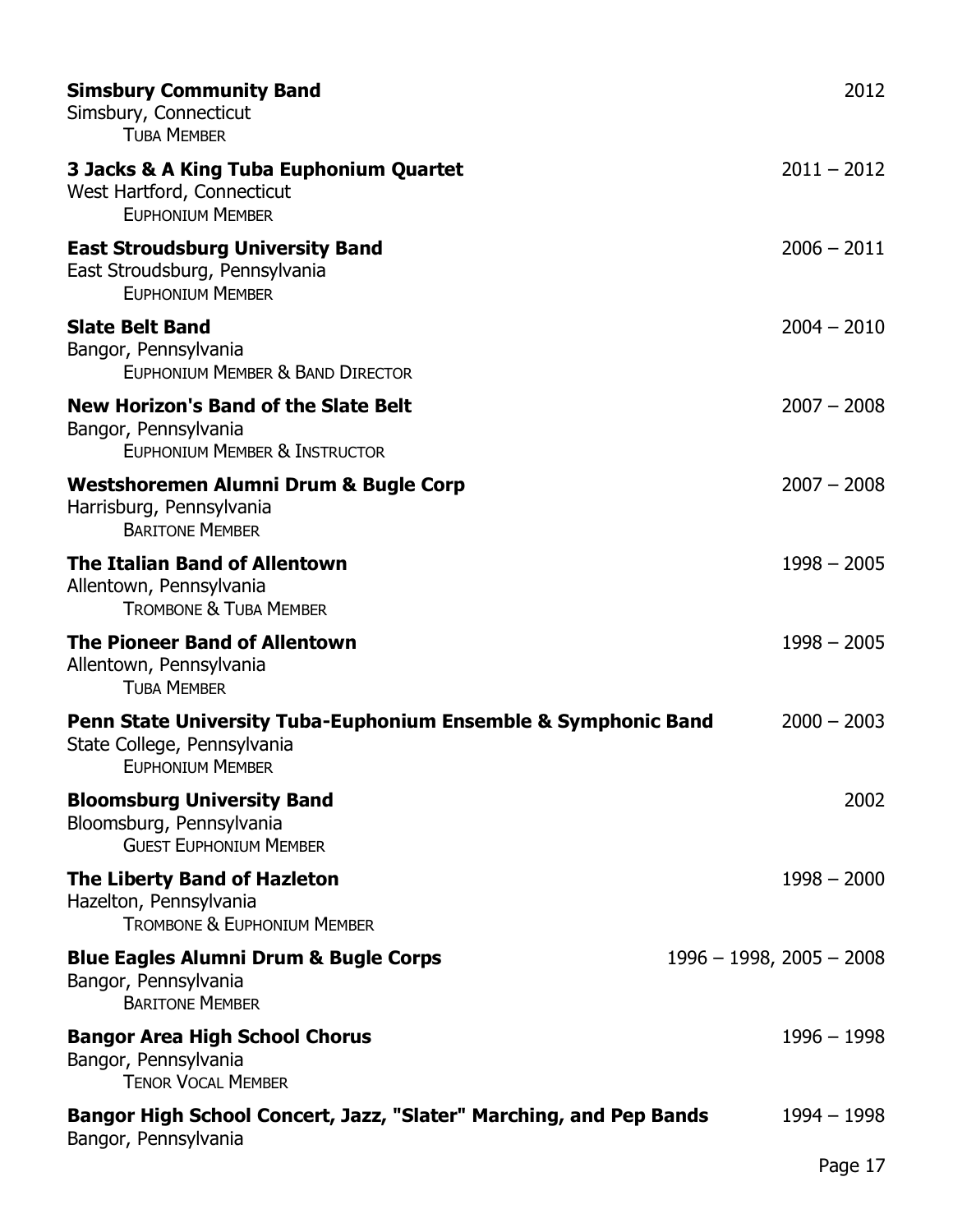### **P R O F E S S I O N A S S I S T A N C E**

#### PEER REVIEWER

### <span id="page-17-1"></span><span id="page-17-0"></span>**[Canadian Journal for the Study of Adult Education](https://cjsae.library.dal.ca/) (CJSAE)** 2019 – Present

Canadian Association for the Study of Adult Education

REVIEWER FOR THE REFERRED SCHOLARLY JOURNAL (CJSAE) COMMITTED TO THE FIELD OF ADULT AND CONTINUING EDUCATION.

### ORGANIZATION COMMITTEE

### <span id="page-17-2"></span>**[Arizona College of Nursing](https://www.arizonacollege.edu/)** 2021 – Present

Phoenix, Arizona

VOLUNTEER ON THE EDUCATION ADVISORY BOARD AS THE DISTANCE EDUCATION SPECIALIST. THE BOARD FOCUSES ON THE PROGRAM'S MISSION AND OBJECTIVES, CURRICULUM, OUTCOMES, PROGRAM STRENGTH AND WEAKNESSES IN PREPARING GRADUATES, CURRENT AND PROJECTED COMMUNITY NEEDS FOR GRADUATES IN THE FIELD, ANNUAL EVALUATION OF PROGRAM EFFECTIVENESS, AND STUDENT, GRADUATE, CLINICAL, EXTERNSHIP, AND EMPLOYER FEEDBACK AS PART OF THE CCNE AND ABHES ACCREDITATION.

### **[East Coast Band Conference](https://www.facebook.com/groups/1367452773290173/)** 2017 – Present

Laureldale, Pennsylvania

PROVIDE SOCIAL MEDIA TO SHARE HISTORICAL BAND INFORMATION AND ADVERTISE CONFERENCE COMMUNICATION.

#### **[Associations of Concert Bands](http://www.acbands.org/music-repertoire-data)** 2015 – Present

Independence, Ohio

PROVIDE A RESEARCH DATABASE FOR MUSIC COMMISSIONED BY OR WRITTEN FOR COMMUNITY CONCERT BANDS.

### **Robert Hoe Music Collection of Band Music [\(Marist College\)](https://www.marist.edu/)** 2018 – 2020

Poughkeepsie, New York

REVIEW PDFS OF DIGITIZED HISTORICAL BAND MUSIC FROM THE ROBERT HOE FOUNDATION MUSIC COLLECTION.

A D J U D I C A T I O N E X P E R I E N C E

<span id="page-17-3"></span>

| <b>Maine Band Director's Association Concert Band Festival</b><br>Scarborough, Maine<br><b>ADJUDICATOR AND CLINICIAN</b>         | <b>April 2019</b> |
|----------------------------------------------------------------------------------------------------------------------------------|-------------------|
| <b>NHMEA All State Auditions</b><br>Manchester, New Hampshire<br>ADJUDICATOR, EVALUATOR, AND MEDIATOR                            | November 2018     |
| <b>PMEA State Orchestra Festival</b><br>Valley Forge, Pennsylvania<br>ADJUDICATOR, EVALUATOR, MEDIATOR, AND PARTICIPATING SCHOOL | April 2006        |
| <b>PMEA Region VI State Band Festival</b><br>West Chester, Pennsylvania                                                          | March 2006        |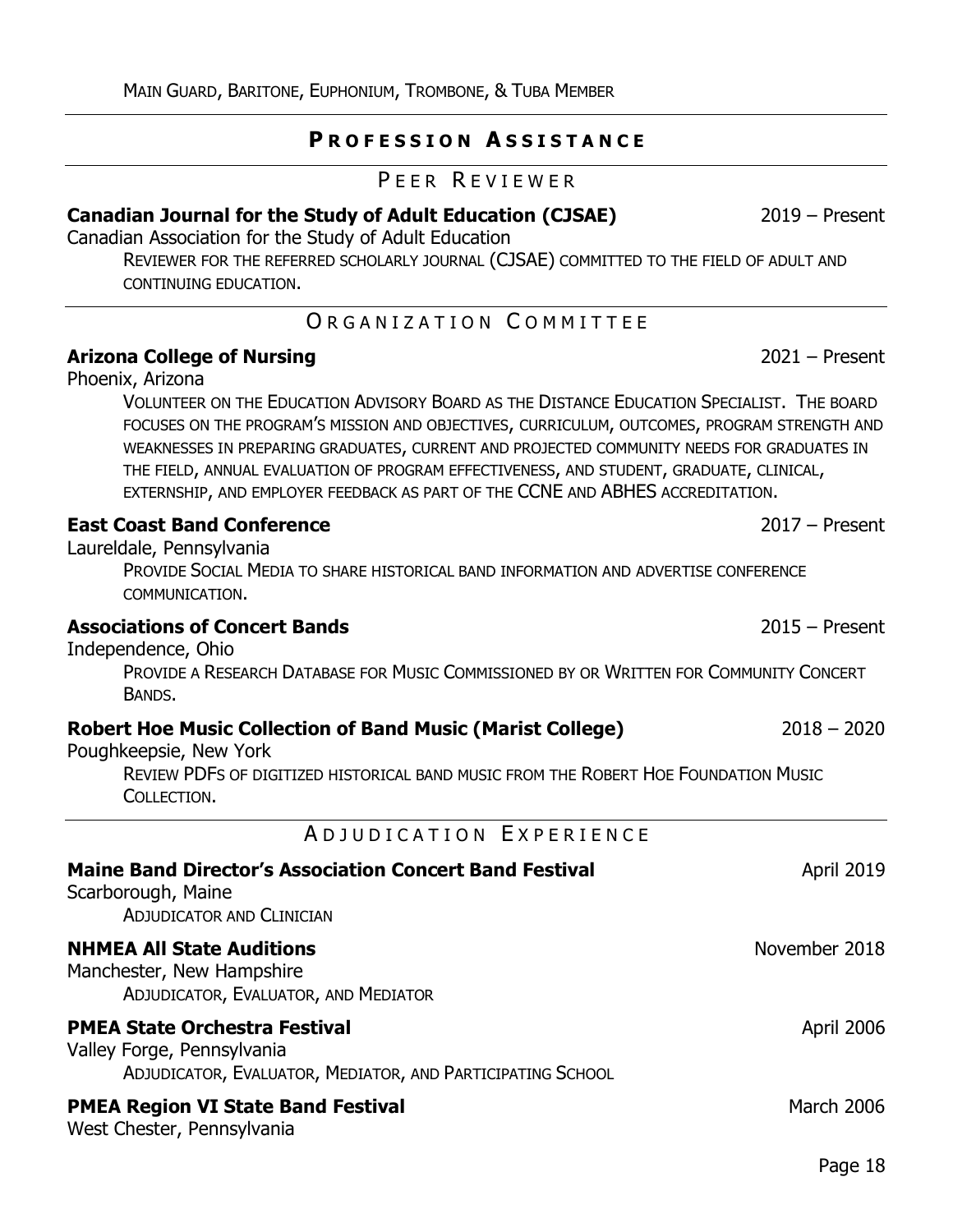<span id="page-18-0"></span>

| ADJUDICATOR, EVALUATOR, MEDIATOR, AND PARTICIPATING SCHOOL                                                                           |                       |
|--------------------------------------------------------------------------------------------------------------------------------------|-----------------------|
| <b>Bucks County Music Festival</b><br>Newton, Pennsylvania                                                                           | February 2006         |
| ADJUDICATOR, EVALUATOR, MEDIATOR, AND PARTICIPATING SCHOOL                                                                           |                       |
| <b>PMEA Region VI State Orchestra Festival</b><br>Pottsgrove, Pennsylvania                                                           | February 2006         |
| ADJUDICATOR, EVALUATOR, MEDIATOR, AND PARTICIPATING SCHOOL                                                                           |                       |
| <b>PMEA District 11 Band Festival</b><br>Norristown, Pennsylvania<br>ADJUDICATOR, EVALUATOR, MEDIATOR, AND PARTICIPATING SCHOOL      | January 2006          |
| <b>PMEA District 11 Orchestra Festival</b><br>Eagleville, Pennsylvania<br>ADJUDICATOR, EVALUATOR, MEDIATOR, AND PARTICIPATING SCHOOL | January 2006          |
| <b>PMEA District 10 Band Festival</b>                                                                                                |                       |
| Nazareth, Pennsylvania<br>ADJUDICATOR, EVALUATOR, AND MEDIATOR                                                                       | January 2005          |
| CONFERENCE & CLINIC PARTICIPATION                                                                                                    |                       |
| <b>Conn Selmer Institute &amp; The Marching Arts Intensive</b><br><b>Virtual Conference</b>                                          | June 2022             |
| <b>CBNA Virtual Athletic Band Symposium</b><br><b>Virtual Conference</b>                                                             | June 2021             |
| Virtual Tuba Euphonium Conference (VTEC)<br><b>Virtual Conference</b>                                                                | May/June 2021         |
| <b>NAfME Eastern Division Virtual Conference</b><br><b>Virtual Conference</b>                                                        | <b>April 2021</b>     |
| <b>PMEA Annual In-Service Conference</b><br><b>Virtual Conference</b>                                                                | April 2021            |
| <b>Music Research and Teacher Education NAfME Biennial Conference</b><br><b>Virtual Conference</b>                                   | February 2021         |
| <b>New York State School Music Association Cyber Summit</b><br><b>Virtual Conference</b>                                             | December 2020         |
| <b>American Association for Adult and Continuing Education Conference</b><br><b>Virtual Conference</b>                               | October 2020          |
| A Natural Music School - Professional Development Series<br>Online Zoom Conference                                                   | May/June 2020         |
| The Real Truth About Health Conference<br>Melville, New York                                                                         | January/February 2020 |
| <b>Go Pro Recruiting Mastery</b>                                                                                                     | December 2019         |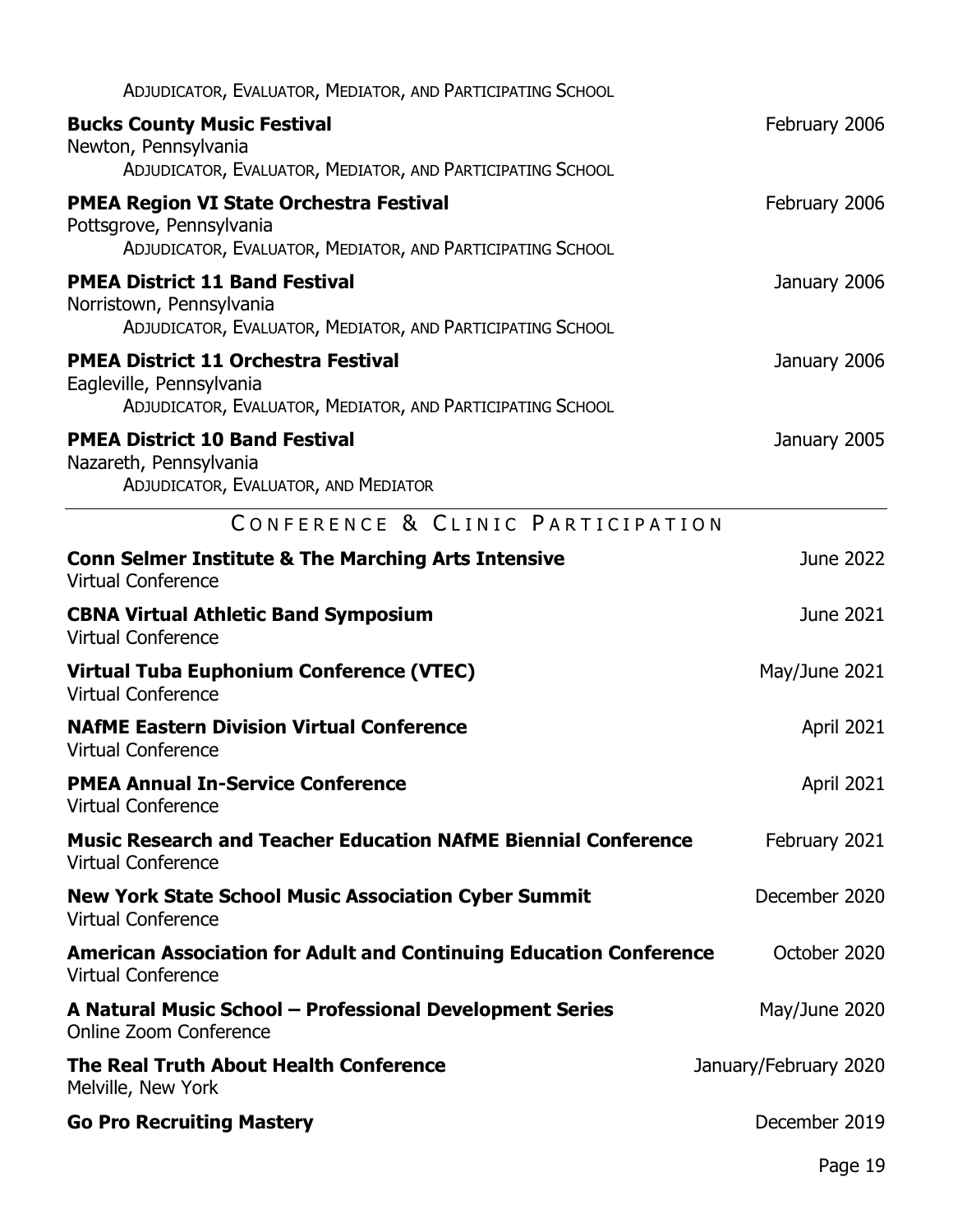| Las Vegas, Nevada                                                                                                                   |                   |
|-------------------------------------------------------------------------------------------------------------------------------------|-------------------|
| <b>New Hampshire Music Educators Association Spring Music Conference</b><br>Concord, New Hampshire                                  | <b>April 2019</b> |
| <b>East Coast Band Conference</b><br>Ringgold Band of Reading, Laureldale, Pennsylvania                                             | <b>March 2019</b> |
| Juice Plus+ Summer Tour<br>Providence, Rhode Island                                                                                 | August 2019       |
| Juice Plus+ Regional Training<br>Macungie, Pennsylvania                                                                             | <b>March 2019</b> |
| <b>Juice Plus+ Silver Summit</b><br>Philadelphia, Pennsylvania                                                                      | <b>July 2018</b>  |
| Juice Plus+ Regional Training - Apple or Scalpel?<br>State College, Pennsylvania                                                    | May 2018          |
| Juice Plus+ Live! - Leadership Conference<br>Indianapolis, Indiana                                                                  | October 2017      |
| <b>I.M.A.G.E. Seminar with Bob Samara</b><br>Windsor Locks, Connecticut                                                             | May 2017          |
| Juice Plus+ Regional Training - Why You? Why Now?<br>State College, Pennsylvania                                                    | May 2017          |
| Symposium for Teaching & Learning with Technologyhttp://www.juiceplusconference.com/<br>March 2017<br>University Park, Pennsylvania |                   |
| Juice Plus+ Live! - Leadership Conference<br>Saint Louis, Missouri                                                                  | October 2016      |
| <b>I.M.A.G.E. Seminar with Bob Samara</b><br>Windsor Locks, Connecticut                                                             | June 2016         |
| Juice Plus+ Regional Training – Keys to Bridging the Gap<br>State College, Pennsylvania                                             | May 2016          |
| <b>Midwest Clinic: An International Band &amp; Orchestra Conference</b><br>Chicago, Illinois                                        | December 2015     |
| Juice Plus+ Regional – Transform your Business, One Simple Change<br>State College, Pennsylvania                                    | June 2015         |
| <b>I.M.A.G.E. Seminar with Bob Samara</b><br>Winchester, Virginia                                                                   | May 2015          |
| <b>East Coast Band Conference</b><br>Ringgold Band of Reading, Laureldale, Pennsylvania                                             | April 2015        |
| Juice Plus+ Regional Training – Reaching New Heights<br>Macungie, Pennsylvania                                                      | <b>March 2015</b> |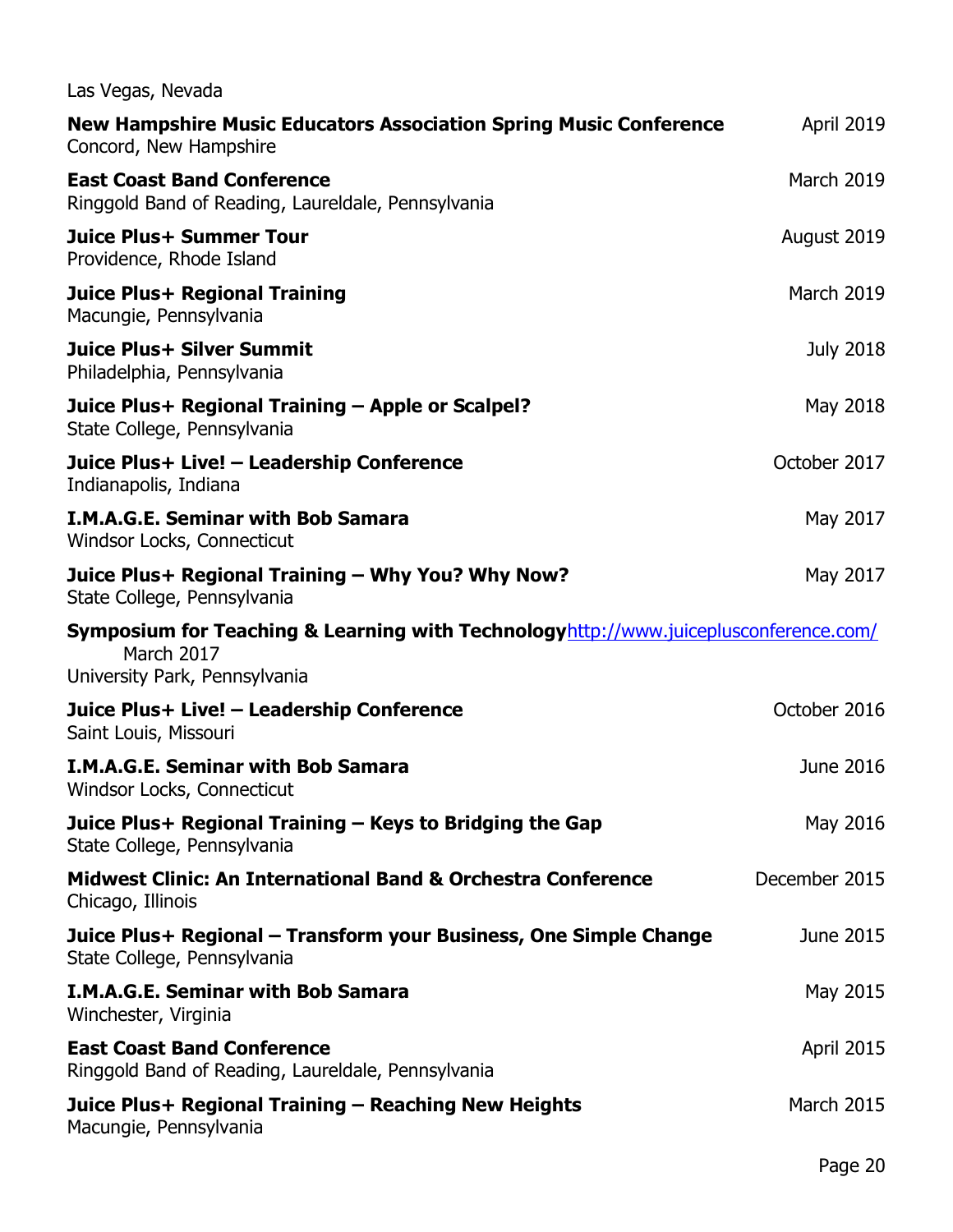<span id="page-20-0"></span>

| <b>CIC Music Education Conference</b><br>Penn State University, University Park, Pennsylvania                         | October 2014      |
|-----------------------------------------------------------------------------------------------------------------------|-------------------|
| <b>East Coast Band Conference</b><br>Rider University, Lawrenceville, New Jersey                                      | March 2014        |
| <b>Society for Music Teach Education (SMTE) Symposium</b><br>University of North Carolina, Greensboro, North Carolina | September 2013    |
| <b>North East Regional Tuba Euphonium Conference (NERTEC)</b><br>Ithaca College, Ithaca, New York                     | <b>April 2013</b> |
| <b>NAfME Biennial Eastern Division Conference</b><br>Hartford, Connecticut                                            | <b>April 2013</b> |
| <b>University of Hartford Hartt Conducting Clinic</b><br>West Hartford, Connecticut                                   | July/August 2013  |
| U.S. Army Band "Pershing's Own" - Tuba-Euphonium Conference<br>Fort Myer, Virginia                                    | January 2011      |
| <b>National Educational Music Company Instrument Repair Training</b><br>Mountainside, New Jersey                      | August 2006       |
| <b>PMEA Annual In-Service Conference</b><br>Valley Forge, Pennsylvania                                                | April 2006        |
| <b>PMEA Annual In-Service Conference</b><br>Hershey, Pennsylvania                                                     | <b>April 2005</b> |
| ORGANIZATION AFFILIATION                                                                                              |                   |
| College Band Directors National Association (CBDNA)                                                                   | $2021 -$ Present  |
| New York State School Music Association (NYSSMA)                                                                      | $2020 -$ Present  |
| Pascal International Member Association (PIMA) - Adult Education                                                      | $2020 -$ Present  |
| National Association of Prof. Band Instrument Repair Technicians (NAPBIRT)                                            | $2018 -$ Present  |
| American Association for Adult and Continuing Education (AAACE)                                                       | $2017 -$ Present  |
| The Association of Concert Bands (ACB)                                                                                | $2014$ – Present  |
| The Historic Brass Society, Inc. (HBS)                                                                                | $2014 -$ Present  |
| The National Association for Music Education (NAfME)                                                                  | $2002 -$ Present  |
| The Pennsylvania Music Educators Association (PMEA)                                                                   | $2002 -$ Present  |
| International Tuba Euphonium Association (ITEA)                                                                       | $2001$ – Present  |
| New Hampshire Music Educators Association (NHMEA)                                                                     | $2018 - 2019$     |
| The Maryland Music Educators Association (MMEA)                                                                       | $2017 - 2018$     |
| Canadian Music Educators' Association (CMEA)                                                                          | $2014 - 2016$     |
| The Ontario Music Educators' Association (OMEA)                                                                       | $2014 - 2016$     |
|                                                                                                                       | Page 21           |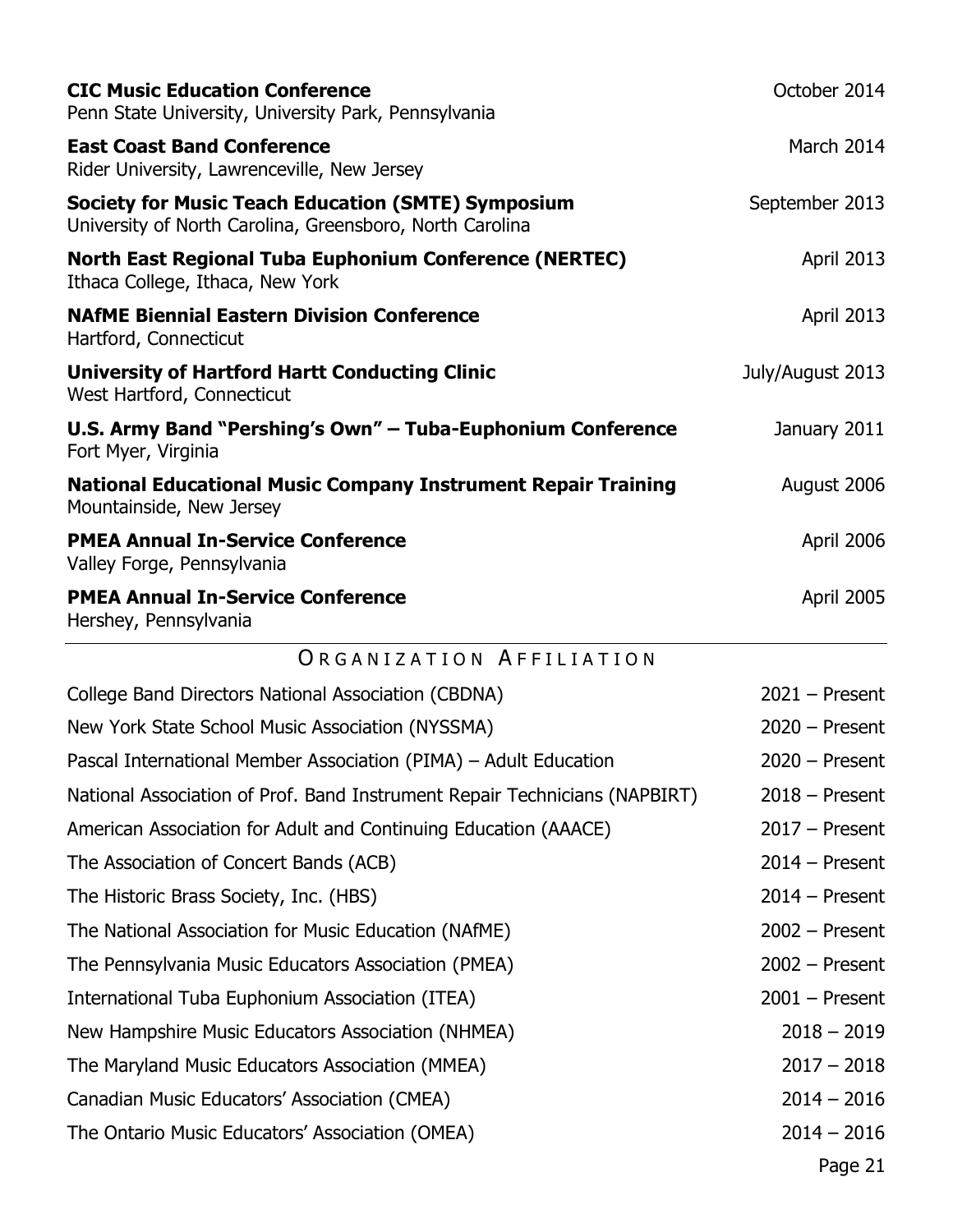| Pi Kappa Lambda (Music Honor Society)                           | $2003 - 2004$ |
|-----------------------------------------------------------------|---------------|
| Golden Key International Honour Society                         | $2001 - 2004$ |
| Phi Eta Sigma National Honor Society                            | $2001 - 2004$ |
| Future Business Leaders of America (Vice-President 1997 – 1998) | $1995 - 1998$ |
| National Junior Honor Society                                   | $1992 - 1994$ |
| SOFTWARE SKILL                                                  |               |
| Music Drill Design - Pyware 3D Drill Design                     |               |
| Music Instruction – Smart Music Studio, Advantage Showare       |               |
| Music Notation - Finale, Cakewalk, MacGamut, Teoria             |               |
| Learning Management Systems - Angel, Canvas, Blackboard, iLearn |               |

[The Pennsylvania State Educators Association \(PSEA\)](http://www.psea.org/) 2004 – 2006

[The National Education Association \(NEA\)](http://www.nea.org/) 2002 – 2006

[American Federation of Musicians Local No. 45](http://www.afml45.org/) 1998 – 2005

<span id="page-21-0"></span>Desktop Application – Microsoft Office Packages

Website Development – Dreamweaver, Microsoft Expression Studio, iMovie, QuickTime

<span id="page-21-1"></span>Computer Platforms – Macintosh and Microsoft Windows platforms

### **C O M M U N I T Y V E N T U R E**

### COMMUNITY MUSIC

#### <span id="page-21-2"></span>**[Band By The Sea](http://www.artmusicemporium.com/)** 2021 – Present

[Bryne Plaza,](https://wildwoodsnj.com/attraction/byrne-plaza/) Wildwood, New Jersey (07/30/22; 07/31/21)

CO-FOUNDER AND CONDUCTOR. DUTIES INCLUDE REPERTOIRE PLANNING, MEMBER RECRUITMENT AND MANAGEMENT, EVENT COORDINATING, REHEARSAL PLANNING, AND ADVERTISING.

### **[TubaChristmas](http://www.tubachristmas.com/)** 2007 – Present

Belvidere, New Jersey (12/24/11 – Present)

Easton, Pennsylvania (11/30/19; 11/24/18; 11/26/16; 11/28/15; 11/28/14; 11/29/13; 11/23/12) Keene, New Hampshire (12/02/2018)

Bangor, Pennsylvania (11/24/07 – 11/24/10)

ORGANIZER, CONDUCTOR, ADVERTISER, MEMBER RECRUITER, AND EVENT COORDINATOR FOR THE EUPHONIUM AND TUBA CHRISTMAS PERFORMANCES.

### **[Bellefonte Community Band](http://bellefonteband.net/)** 2014 – 2018

Bellefonte, Pennsylvania

COMMUNITY BAND DIRECTOR. DUTIES INCLUDE REPERTOIRE PLANNING, MEMBER RECRUITMENT AND MANAGEMENT, EVENT COORDINATOR, REHEARSAL PLANNING, ADMINISTRATOR, AND CONDUCTOR.

- 04/22/18 EUROPEAN EXPEDITION
- 12/09/17 YULETIDE MAGIC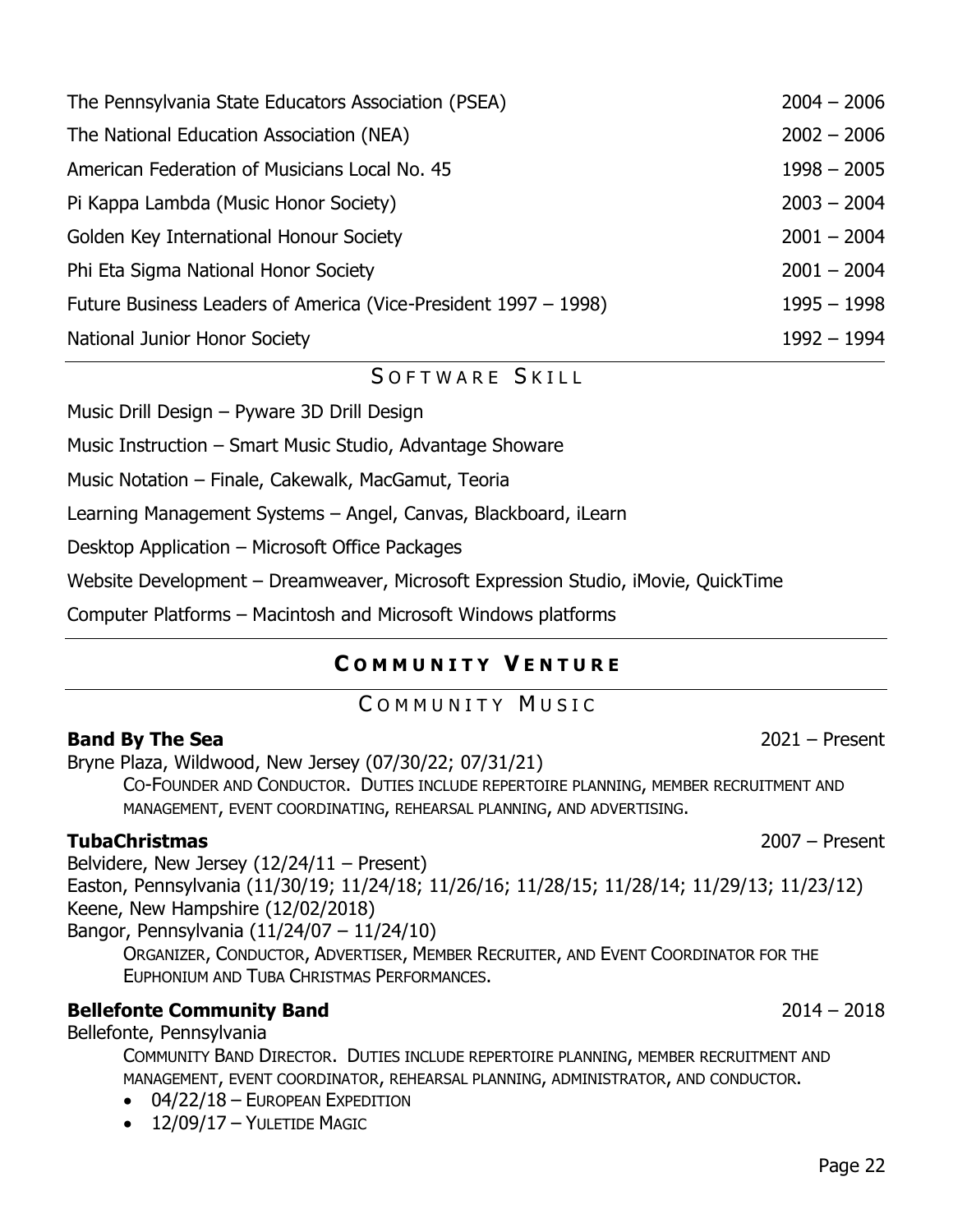### • 05/07/17 – MARCHES, DANCES, & CELEBRATIONS (WITH CENTRAL PA COMMUNITY BAND)

- 12/10/16 The NIGHT OF CHRISTMAS CAROLS (B[ELLEFONTE](http://www.bellefontevictorianchristmas.com/) VICTORIAN CHRISTMAS)
- 12/12/15 HOLIDAYS AT THE MOVIES (B[ELLEFONTE](http://www.bellefontevictorianchristmas.com/) VICTORIAN CHRISTMAS)
- 04/26/15 RHYTHM IN MOTION
- 12/13/14 A CHRISTMAS SLEIGHRIDE JOURNEY

### **Slate Belt Band** 2004 – 2010

Bangor, Pennsylvania

CO-FOUNDER AND DIRECTOR OF THE SLATE BELT (COMMUNITY) BAND. DUTIES INCLUDE REPERTOIRE PLANNING, MEMBER RECRUITMENT AND MANAGEMENT, EVENT COORDINATOR, REHEARSAL PLANNING, ADMINISTRATOR, AND CONDUCTOR. OVERSAW/CO-AUTHORED A RECEIVED PENNSYLVANIA ECONOMIC DEVELOPMENT GRANT, WHICH REVITALIZED THE PROGRAM WITH UNIFORMS, INSTRUMENTS, AND SUPPLIES.

- 12/20/09 SOMETHING FOR EVERYONE
- 04/19/09 A NIGHT ON BROADWAY
- 12/21/08 "A ROMANTIC CHRISTMAS"
- 04/21/08 SPRING SWING CONCERT
- 12/20/07 CHRISTMAS THROUGH THE EYES OF A CHILD
- 04/18/07 A NIGHT AT THE MOVIES
- 03/15/06 AN IRISH CONCERT FEATURING MUSIC FROM THE EMERALD ISLE
- 12/21/04 "AN EVENING OF CHRISTMAS MUSIC WITH THE SLATE BELT BAND"

### **[New Horizon's Band of the Slate Belt](http://www.artmusicemporium.com/)** 2007 – 2008

Bangor, Pennsylvania

CO-FOUNDER AND DIRECTOR OF THE ADULT LEARNER'S BAND WHICH INCLUDED REPERTOIRE PLANNING, MEMBER RECRUITMENT, EVENT COORDINATING, REHEARSAL PLANNING, ADMINISTRATING, AND CONDUCTING OPPORTUNITIES.

# VOLUNTEER ACTIVITY

### <span id="page-22-0"></span>**Community Cleanup Day** 2022

Poughkeepsie, New York

VOLUNTEERED, ALONGSIDE MARIST COLLEGE STUDENTS, TO CLEAN UP STREETS, SIDEWALKS, LOCAL PARKS, AND CREEKS.

### **[State College Elementary School](http://www.scasd.org/)** 2013 – 2014

State College, Pennsylvania

ASSISTANT/VOLUNTEER FOR ELEMENTARY INSTRUMENTAL MUSIC PROGRAM OFFERING 5TH GRADE HONORS BAND. ASSISTED CONDUCTORS, FIXED INSTRUMENTS, AND HELPED STUDENTS WITH MUSIC DURING REHEARSALS.

### **BANGOR MAIN STREET/BBBRP** 2006 – 2008

Bangor, Pennsylvania

ORGANIZATION AND IMPLEMENTATION OF EVENTS SUCH AS HERITAGE DAYS, HOT SOUNDS OF SUMMER CONCERT SERIES, AND CHRISTMAS ON BROADWAY.

### **Schuylkill County Council for the Arts** 2004

Pottsville, Pennsylvania

VOLUNTEERED AND HELPED ORGANIZE ARTS EVENTS.

### **[Indian Valley High School](http://www.mcsdk12.org/ivhs)** 2003

Lewistown, Pennsylvania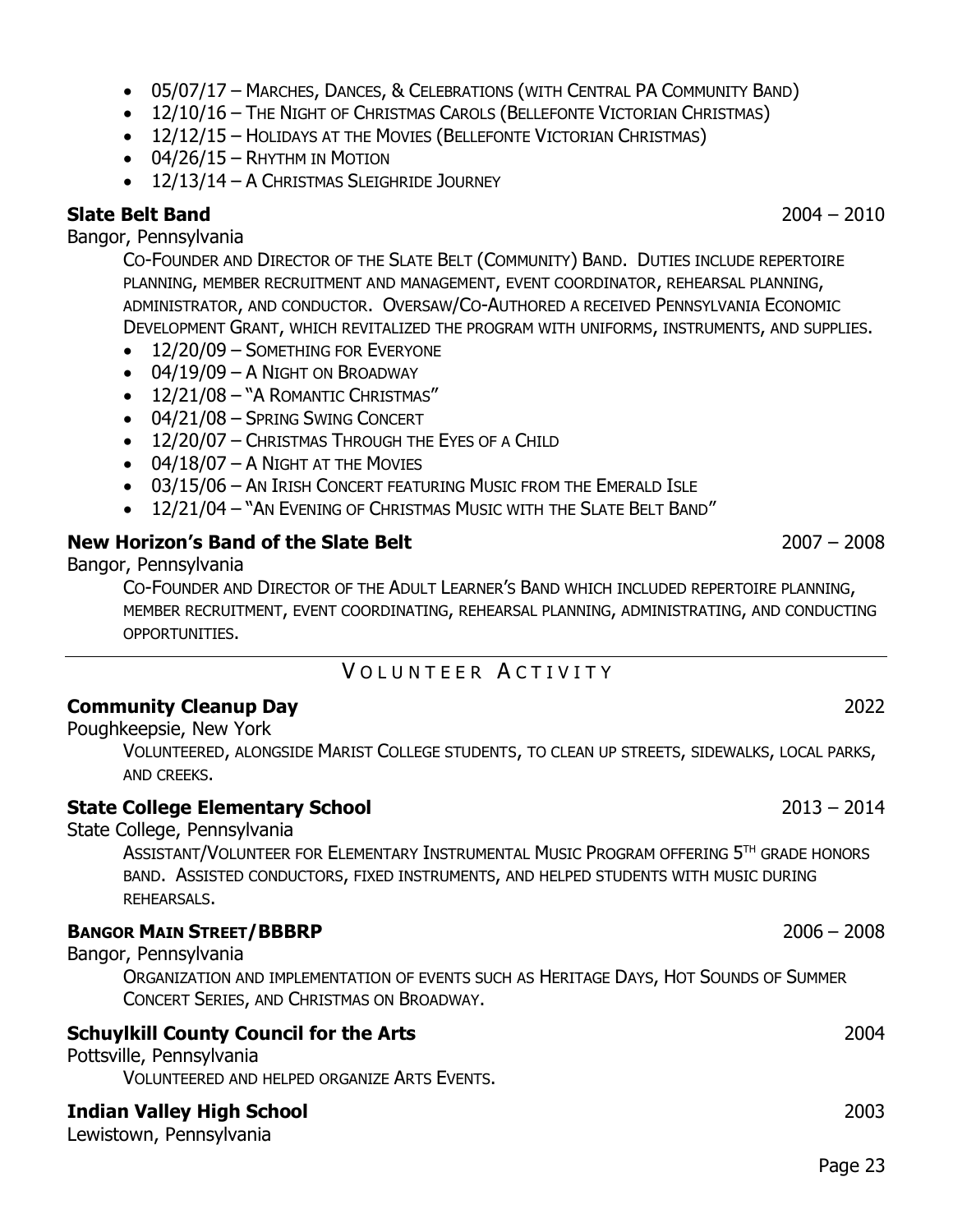VISUAL AND INSTRUMENTAL MARCHING BAND INSTRUCTOR WHICH INCLUDED BEING PRESENT FOR REHEARSALS AND PERFORMANCES TO EVALUATE REPERTOIRE AND VISUAL PRESENTATIONS.

<span id="page-23-0"></span>

| <b>State College Elementary School</b><br>State College, Pennsylvania                                                                                                                           | $2002 - 2003$ |
|-------------------------------------------------------------------------------------------------------------------------------------------------------------------------------------------------|---------------|
| ASSISTANT/VOLUNTEER FOR ELEMENTARY INSTRUMENTAL MUSIC PROGRAM WHICH INCLUDED SHADOWING<br>A WELL-SEASONED MUSIC EDUCATOR THAT PROVIDED MANY OBSERVATIONS OF DAILY TEACHING<br>RESPONSIBILITIES. |               |
| <b>Bangor Area High School Drama Department</b><br>Bangor, Pennsylvania<br><b>LIGHT BOARD OPERATOR FOR HIGH SCHOOL PLAYS</b>                                                                    | $1995 - 1998$ |
| <b>BANGOR BOROUGH PARK RECREATION</b><br>Bangor, Pennsylvania<br>RECREATION COUNSELOR FOR 5, 6, AND 7 AGE GROUP                                                                                 | 1994 – 1999   |
| <b>BANGOR BOROUGH PARK VOLLEYBALL</b><br>Bangor, Pennsylvania<br><b>COMMUNITY CO-ED VOLLEYBALL MEMBER</b>                                                                                       | $1994 - 1998$ |
| <b>PENNICO PARK COMMUNITY ASSOCIATION</b><br>Bangor, Pennsylvania<br>ORGANIZED AND FACILITATED COMMUNITY PARK EVENTS, EQUIPMENT RESTORATION, AND FUNDRAISERS.                                   | $1992 - 1995$ |
| EVENT PARTICIPATION                                                                                                                                                                             |               |
| <b>Billy Goat Trail Run 5K</b><br>Pleasant Valley, New York (10/24/21)                                                                                                                          | 2021          |
| <b>Dutchess County Class Half Marathon</b><br>Poughkeepsie, New York (09/19/21; 09/15/19)                                                                                                       | 2019, 2021    |
| <b>Blue Valley Farm Show 5K Race</b><br>Bangor, Pennsylvania (08/14/21)                                                                                                                         | 2021          |
| <b>Wildwood Crest 5K Beach Run</b><br>Wildwood Crest, New Jersey (07/31/21)                                                                                                                     | 2021          |
| <b>MHRRC Ed Erichson Memorial 10 Mile Race</b><br>Lagrangeville, New York (03/08/20)                                                                                                            | 2020          |
| <b>Millersville Turkey Trot</b><br>Millersville, Pennsylvania (11/28/19; 11/22/18)                                                                                                              | $2018 - 2019$ |
| <b>Belmar Five Mile Run</b><br>Belmar, New Jersey (07/13/19)                                                                                                                                    | 2019          |
| <b>Township of Wall Firecracker 5</b><br>Wall Township, New Jersey (07/04/19)                                                                                                                   | 2019          |
| Four on the Floor – Benefit Concert for Homeless Shelters in Keene<br>Keene, New Hampshire (03/31/19)                                                                                           | 2019          |
| <b>Clarence DeMar Half Marathon</b>                                                                                                                                                             | 2018          |

Page 24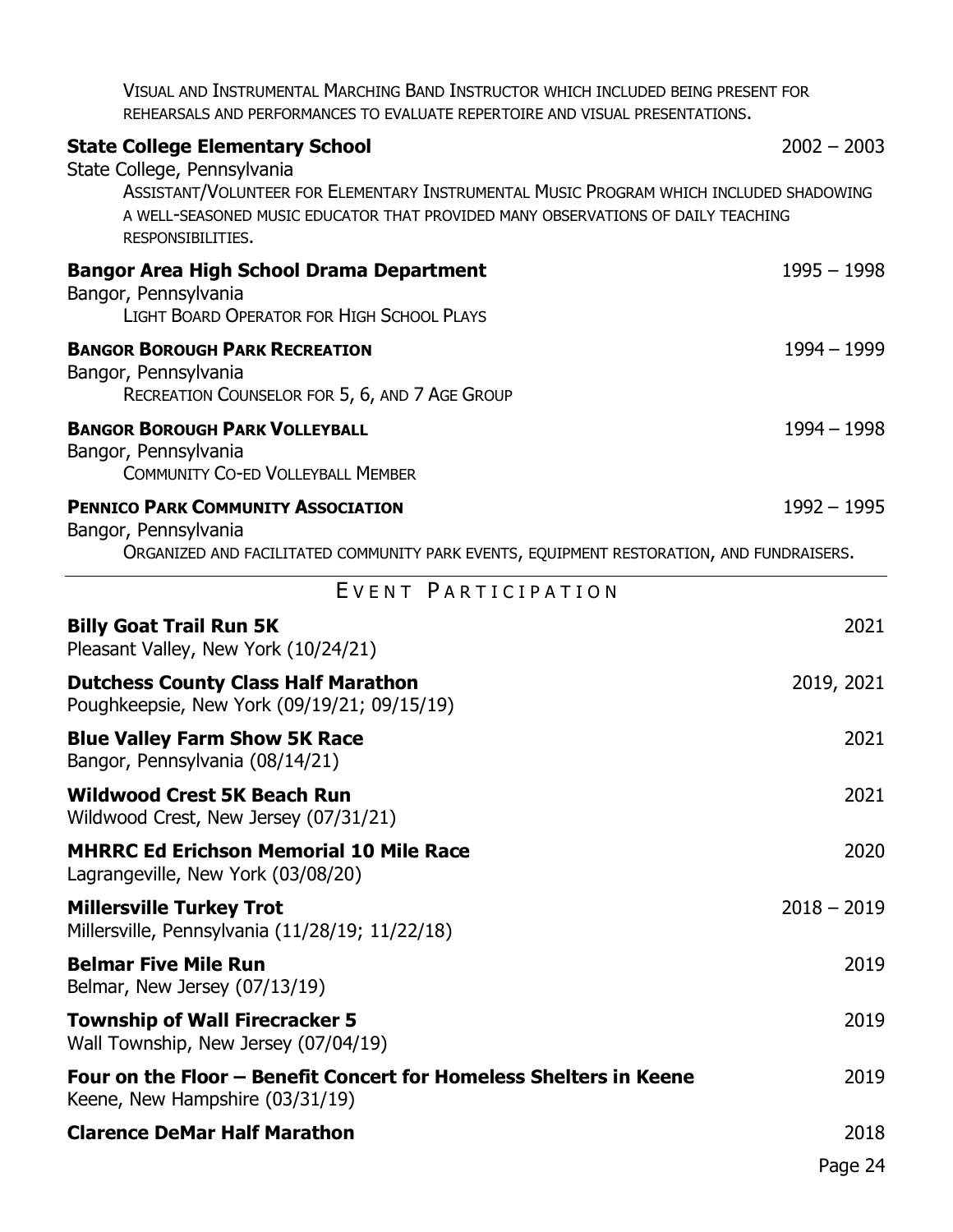| Keene, New Hampshire (09/30/18)                                                                                                                                             |               |
|-----------------------------------------------------------------------------------------------------------------------------------------------------------------------------|---------------|
| The 16th Annual Linda's Closet 5K Run/Walk<br>Munsonville, New Hampshire (09/15/18)                                                                                         | 2018          |
| <b>Stone Harbor Fitness Challenge 5K Run</b><br>Stone Harbor, New Jersey (07/08/18)                                                                                         | 2018          |
| <b>Harbor Hustle 5K Run</b><br>Stone Harbor, New Jersey (07/01/18)                                                                                                          | 2018          |
| 38th Annual Black Moshannon 5K & 10K Run<br>Philipsburg, Pennsylvania (05/26/18)                                                                                            | 2018          |
| <b>Annual Bunny Blitz 5K Trail Run</b><br>Pennsylvania Furnace, Pennsylvania (03/31/18; 04/15/17; 03/26/16)                                                                 | $2016 - 2018$ |
| <b>State College YMCA Indoor Triathlon</b><br>State College, Pennsylvania (01/28/18; 01/31/16)<br>10 MINUTE POOL SWIM, 10 MINUTE INDOOR CYCLE RIDE, 10 MINUTE TREADMILL RUN | 2016, 2018    |
| The Hartman Groups' Happy Valley Sprint Triathlon<br>State College, Pennsylvania (07/10/17; 07/02/17)<br>750 METER SWIM, 12 MILE BIKE, 3.1 MILE RUN                         | $2016 - 2017$ |